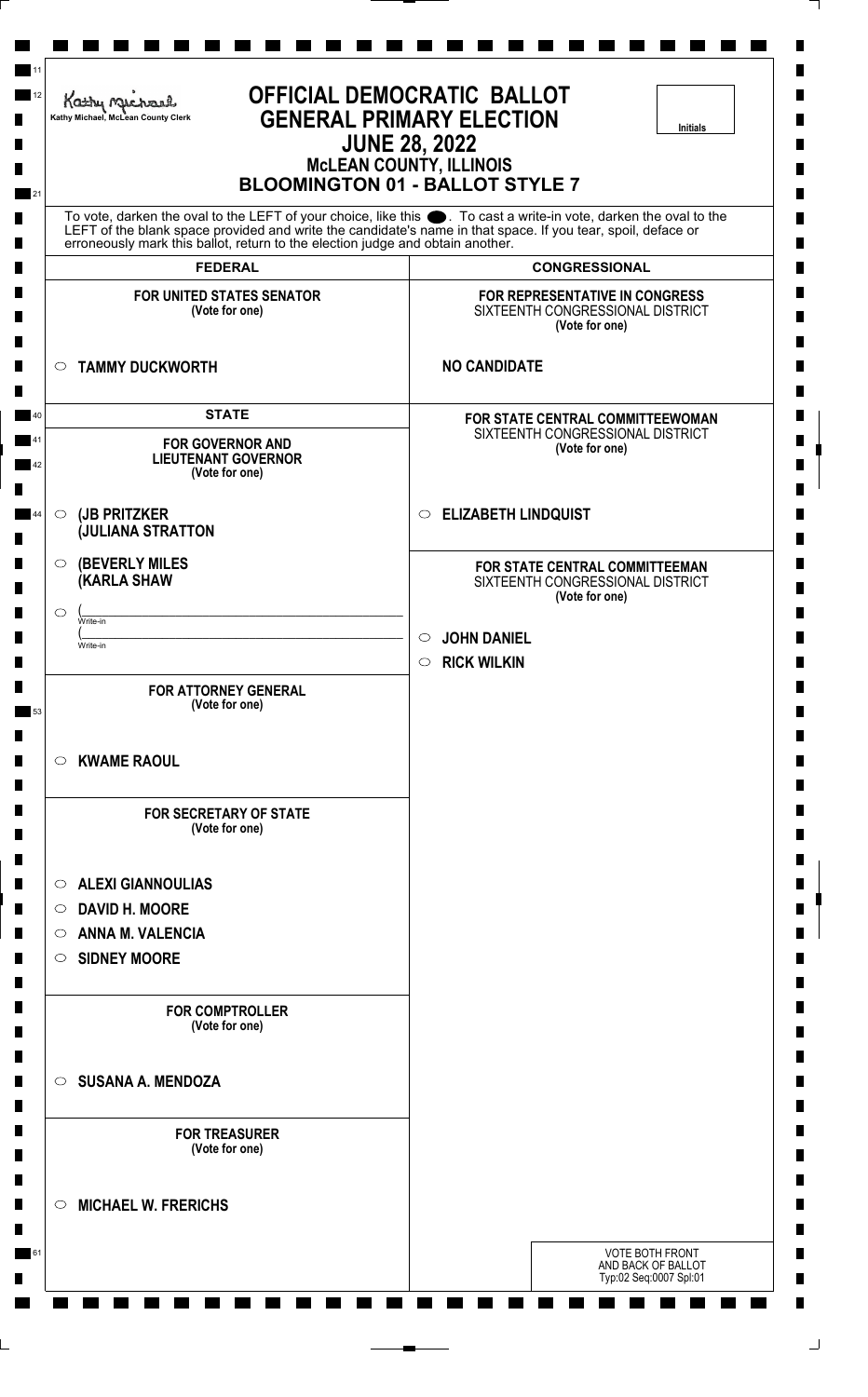| <b>LEGISLATIVE</b>                                                                                                                 | <b>JUDICIAL</b>                                                                                                                     |
|------------------------------------------------------------------------------------------------------------------------------------|-------------------------------------------------------------------------------------------------------------------------------------|
| <b>FOR STATE SENATOR</b><br>FORTY-FOURTH LEGISLATIVE DISTRICT<br>(Vote for one)                                                    | FOR JUDGE OF THE CIRCUIT COURT<br>ELEVENTH JUDICIAL CIRCUIT<br>(To fill the vacancy of the Hon. Paul G. Lawrence)<br>(Vote for one) |
| <b>NO CANDIDATE</b>                                                                                                                | <b>NO CANDIDATE</b>                                                                                                                 |
| <b>REPRESENTATIVE</b>                                                                                                              |                                                                                                                                     |
|                                                                                                                                    | <b>PRECINCT</b>                                                                                                                     |
| <b>FOR REPRESENTATIVE</b><br>IN THE GENERAL ASSEMBLY<br>EIGHTY-EIGHTH REPRESENTATIVE DISTRICT<br>(Vote for one)                    | FOR PRECINCT COMMITTEEPERSON<br><b>BLOOMINGTON 01</b><br>(Vote for one)                                                             |
| <b>NO CANDIDATE</b>                                                                                                                | <b>NO CANDIDATE</b>                                                                                                                 |
| <b>COUNTY</b>                                                                                                                      |                                                                                                                                     |
| <b>FOR COUNTY CLERK</b><br>(Vote for one)                                                                                          |                                                                                                                                     |
| ○ LAURA McBURNEY                                                                                                                   |                                                                                                                                     |
| <b>FOR COUNTY TREASURER</b><br>(Vote for one)                                                                                      |                                                                                                                                     |
| <b>NO CANDIDATE</b>                                                                                                                |                                                                                                                                     |
| <b>FOR COUNTY SHERIFF</b><br>(Vote for one)                                                                                        |                                                                                                                                     |
| <b>NO CANDIDATE</b>                                                                                                                |                                                                                                                                     |
| <b>REGIONAL OFFICE</b><br>OF EDUCATION                                                                                             |                                                                                                                                     |
| FOR REGIONAL SUPERINTENDENT OF SCHOOLS<br>(DeWITT, LIVINGSTON, LOGAN AND McLEAN COUNTIES)<br>(Vote for one)                        |                                                                                                                                     |
| <b>NO CANDIDATE</b>                                                                                                                |                                                                                                                                     |
| <b>COUNTY BOARD</b>                                                                                                                |                                                                                                                                     |
| <b>FOR COUNTY BOARD MEMBER</b><br><b>COUNTY BOARD DISTRICT 3</b><br>(Vote for not more than two)                                   |                                                                                                                                     |
| <b>EAYE FREEMAN-SMITH</b>                                                                                                          |                                                                                                                                     |
| <b>JUDICIAL</b>                                                                                                                    |                                                                                                                                     |
| FOR JUDGE OF THE CIRCUIT COURT<br>ELEVENTH JUDICIAL CIRCUIT<br>(To fill the vacancy of the Hon. Scott Drazewski)<br>(Vote for one) | YOU HAVE NOW<br><b>COMPLETED VOTING</b>                                                                                             |
| <b>NO CANDIDATE</b>                                                                                                                | VOTE BOTH FRONT<br>AND BACK OF BALLOT<br>Typ:02 Seq:0007 Spl:01                                                                     |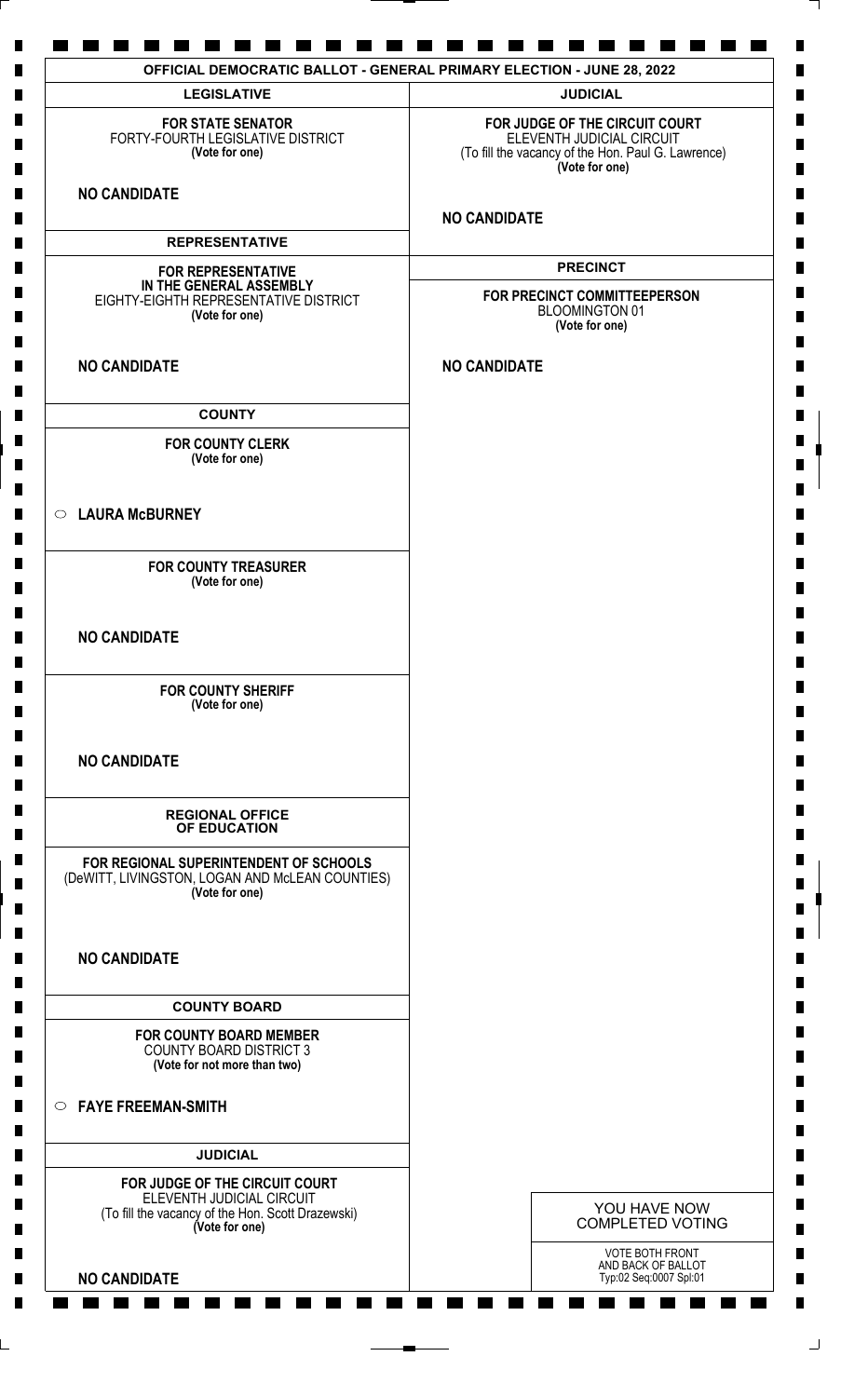| <b>OFFICIAL DEMOCRATIC BALLOT</b><br>Kathy Michael<br><b>GENERAL PRIMARY ELECTION</b><br>Kathy Michael, McLean County Clerk<br><b>Initials</b><br><b>JUNE 28, 2022</b><br><b>McLEAN COUNTY, ILLINOIS</b><br><b>BLOOMINGTON 01 - BALLOT STYLE 8</b><br>To vote, darken the oval to the LEFT of your choice, like this ●. To cast a write-in vote, darken the oval to the<br>LEFT of the blank space provided and write the candidate's name in that space. If you tear, spoil, deface or<br>erroneously mark this ballot, return to the election judge and obtain another. |                                                                                          |  |
|---------------------------------------------------------------------------------------------------------------------------------------------------------------------------------------------------------------------------------------------------------------------------------------------------------------------------------------------------------------------------------------------------------------------------------------------------------------------------------------------------------------------------------------------------------------------------|------------------------------------------------------------------------------------------|--|
|                                                                                                                                                                                                                                                                                                                                                                                                                                                                                                                                                                           |                                                                                          |  |
| <b>FOR UNITED STATES SENATOR</b><br>(Vote for one)                                                                                                                                                                                                                                                                                                                                                                                                                                                                                                                        | FOR REPRESENTATIVE IN CONGRESS<br>SEVENTEENTH CONGRESSIONAL DISTRICT<br>(Vote for one)   |  |
| <b>TAMMY DUCKWORTH</b><br>$\circ$                                                                                                                                                                                                                                                                                                                                                                                                                                                                                                                                         | <b>ANGIE NORMOYLE</b><br>$\circ$                                                         |  |
| <b>STATE</b>                                                                                                                                                                                                                                                                                                                                                                                                                                                                                                                                                              | <b>ERIC SORENSEN</b><br>$\circ$                                                          |  |
| <b>FOR GOVERNOR AND</b>                                                                                                                                                                                                                                                                                                                                                                                                                                                                                                                                                   | <b>LITESA WALLACE</b><br>$\circ$                                                         |  |
| <b>LIEUTENANT GOVERNOR</b><br>(Vote for one)                                                                                                                                                                                                                                                                                                                                                                                                                                                                                                                              | <b>MARSHA WILLIAMS</b><br>O                                                              |  |
|                                                                                                                                                                                                                                                                                                                                                                                                                                                                                                                                                                           | <b>JACQUELINE McGOWAN</b><br>$\circ$                                                     |  |
| (JB PRITZKER<br>$\circ$                                                                                                                                                                                                                                                                                                                                                                                                                                                                                                                                                   | <b>JONATHAN KLARER LOGEMANN</b><br>$\circ$                                               |  |
| <b>(JULIANA STRATTON</b>                                                                                                                                                                                                                                                                                                                                                                                                                                                                                                                                                  | $\circ$                                                                                  |  |
| <b>(BEVERLY MILES)</b><br>$\circ$<br><b>KARLA SHAW</b>                                                                                                                                                                                                                                                                                                                                                                                                                                                                                                                    | Write-in                                                                                 |  |
| ◯<br>Write-in<br>Write-in                                                                                                                                                                                                                                                                                                                                                                                                                                                                                                                                                 | FOR STATE CENTRAL COMMITTEEWOMAN<br>SEVENTEENTH CONGRESSIONAL DISTRICT<br>(Vote for one) |  |
| <b>FOR ATTORNEY GENERAL</b><br>(Vote for one)                                                                                                                                                                                                                                                                                                                                                                                                                                                                                                                             | <b>PAMELA DAVIDSON</b><br>$\circ$                                                        |  |
|                                                                                                                                                                                                                                                                                                                                                                                                                                                                                                                                                                           | <b>LINDA MCNEELY</b><br>O                                                                |  |
| <b>KWAME RAOUL</b><br>$\circ$                                                                                                                                                                                                                                                                                                                                                                                                                                                                                                                                             | <b>JEHAN GORDON-BOOTH</b><br>O                                                           |  |
| <b>FOR SECRETARY OF STATE</b><br>(Vote for one)                                                                                                                                                                                                                                                                                                                                                                                                                                                                                                                           | FOR STATE CENTRAL COMMITTEEMAN<br>SEVENTEENTH CONGRESSIONAL DISTRICT<br>(Vote for one)   |  |
| $\circ$ ALEXI GIANNOULIAS                                                                                                                                                                                                                                                                                                                                                                                                                                                                                                                                                 |                                                                                          |  |
| <b>DAVID H. MOORE</b><br>$\circ$                                                                                                                                                                                                                                                                                                                                                                                                                                                                                                                                          | <b>MAURICE A. WEST II</b><br>$\circ$                                                     |  |
| <b>ANNA M. VALENCIA</b><br>$\circ$                                                                                                                                                                                                                                                                                                                                                                                                                                                                                                                                        | <b>VIRGIL J. MAYBERRY</b><br>$\circ$                                                     |  |
| <b>SIDNEY MOORE</b><br>$\circ$                                                                                                                                                                                                                                                                                                                                                                                                                                                                                                                                            |                                                                                          |  |
| <b>FOR COMPTROLLER</b><br>(Vote for one)                                                                                                                                                                                                                                                                                                                                                                                                                                                                                                                                  |                                                                                          |  |
| $\circ$ SUSANA A. MENDOZA                                                                                                                                                                                                                                                                                                                                                                                                                                                                                                                                                 |                                                                                          |  |
| <b>FOR TREASURER</b><br>(Vote for one)                                                                                                                                                                                                                                                                                                                                                                                                                                                                                                                                    |                                                                                          |  |
| <b>MICHAEL W. FRERICHS</b><br>$\circ$                                                                                                                                                                                                                                                                                                                                                                                                                                                                                                                                     |                                                                                          |  |
|                                                                                                                                                                                                                                                                                                                                                                                                                                                                                                                                                                           | <b>VOTE BOTH FRONT</b><br>AND BACK OF BALLOT<br>Typ:02 Seq:0008 Spl:01                   |  |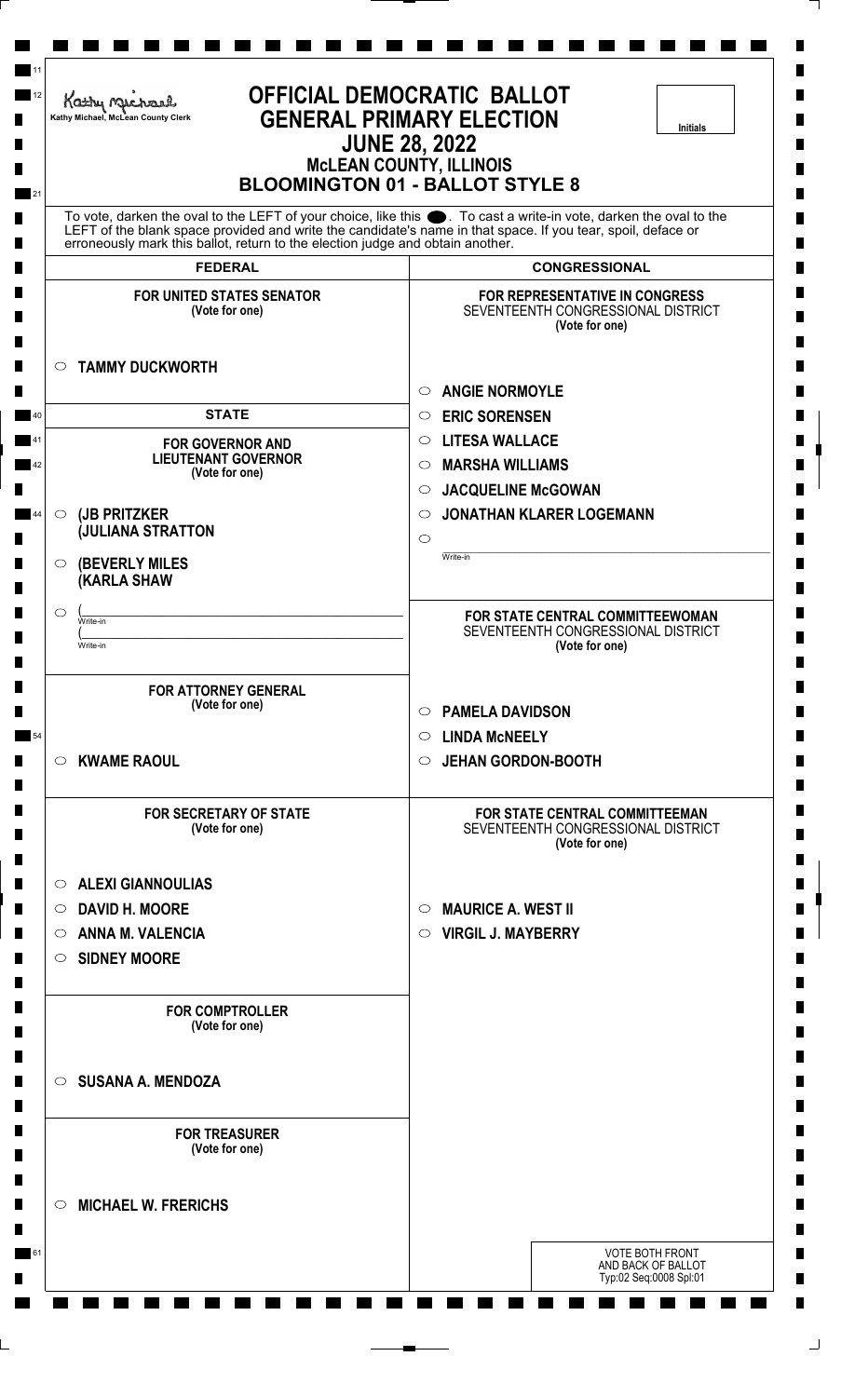| <b>LEGISLATIVE</b>                                                                                                                 | <b>JUDICIAL</b>                                                                                                                     |
|------------------------------------------------------------------------------------------------------------------------------------|-------------------------------------------------------------------------------------------------------------------------------------|
| <b>FOR STATE SENATOR</b><br>FORTY-FOURTH LEGISLATIVE DISTRICT<br>(Vote for one)                                                    | FOR JUDGE OF THE CIRCUIT COURT<br>ELEVENTH JUDICIAL CIRCUIT<br>(To fill the vacancy of the Hon. Paul G. Lawrence)<br>(Vote for one) |
| <b>NO CANDIDATE</b>                                                                                                                | <b>NO CANDIDATE</b>                                                                                                                 |
| <b>REPRESENTATIVE</b>                                                                                                              |                                                                                                                                     |
|                                                                                                                                    | <b>PRECINCT</b>                                                                                                                     |
| <b>FOR REPRESENTATIVE</b><br>IN THE GENERAL ASSEMBLY<br>EIGHTY-EIGHTH REPRESENTATIVE DISTRICT<br>(Vote for one)                    | FOR PRECINCT COMMITTEEPERSON<br><b>BLOOMINGTON 01</b><br>(Vote for one)                                                             |
| <b>NO CANDIDATE</b>                                                                                                                | <b>NO CANDIDATE</b>                                                                                                                 |
| <b>COUNTY</b>                                                                                                                      |                                                                                                                                     |
| <b>FOR COUNTY CLERK</b><br>(Vote for one)                                                                                          |                                                                                                                                     |
| ○ LAURA McBURNEY                                                                                                                   |                                                                                                                                     |
| <b>FOR COUNTY TREASURER</b><br>(Vote for one)                                                                                      |                                                                                                                                     |
| <b>NO CANDIDATE</b>                                                                                                                |                                                                                                                                     |
| <b>FOR COUNTY SHERIFF</b><br>(Vote for one)                                                                                        |                                                                                                                                     |
| <b>NO CANDIDATE</b>                                                                                                                |                                                                                                                                     |
| <b>REGIONAL OFFICE</b><br>OF EDUCATION                                                                                             |                                                                                                                                     |
| FOR REGIONAL SUPERINTENDENT OF SCHOOLS<br>(DeWITT, LIVINGSTON, LOGAN AND McLEAN COUNTIES)<br>(Vote for one)                        |                                                                                                                                     |
| <b>NO CANDIDATE</b>                                                                                                                |                                                                                                                                     |
| <b>COUNTY BOARD</b>                                                                                                                |                                                                                                                                     |
| <b>FOR COUNTY BOARD MEMBER</b><br><b>COUNTY BOARD DISTRICT 3</b><br>(Vote for not more than two)                                   |                                                                                                                                     |
| <b>EAYE FREEMAN-SMITH</b>                                                                                                          |                                                                                                                                     |
| <b>JUDICIAL</b>                                                                                                                    |                                                                                                                                     |
| FOR JUDGE OF THE CIRCUIT COURT<br>ELEVENTH JUDICIAL CIRCUIT<br>(To fill the vacancy of the Hon. Scott Drazewski)<br>(Vote for one) | YOU HAVE NOW<br><b>COMPLETED VOTING</b>                                                                                             |
| <b>NO CANDIDATE</b>                                                                                                                | VOTE BOTH FRONT<br>AND BACK OF BALLOT<br>Typ:02 Seq:0008 Spl:01                                                                     |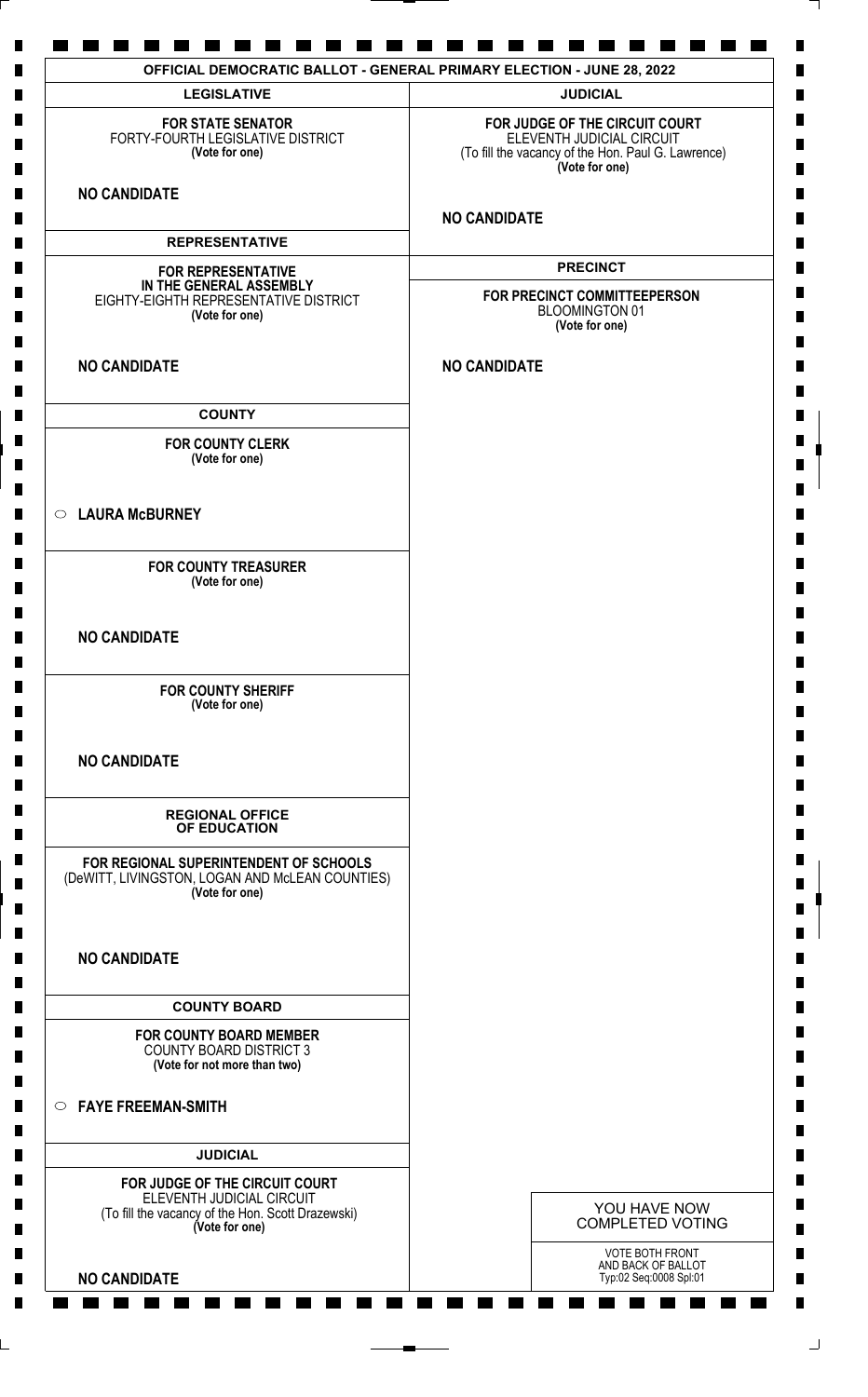| <b>OFFICIAL DEMOCRATIC BALLOT</b><br>Kathy Michael<br><b>GENERAL PRIMARY ELECTION</b><br>Kathy Michael, McLean County Clerk<br><b>Initials</b><br><b>JUNE 28, 2022</b><br><b>McLEAN COUNTY, ILLINOIS</b><br><b>BLOOMINGTON 01 - BALLOT STYLE 9</b><br>To vote, darken the oval to the LEFT of your choice, like this ●. To cast a write-in vote, darken the oval to the<br>LEFT of the blank space provided and write the candidate's name in that space. If you tear, spoil, deface or<br>erroneously mark this ballot, return to the election judge and obtain another. |                                                                                               |  |
|---------------------------------------------------------------------------------------------------------------------------------------------------------------------------------------------------------------------------------------------------------------------------------------------------------------------------------------------------------------------------------------------------------------------------------------------------------------------------------------------------------------------------------------------------------------------------|-----------------------------------------------------------------------------------------------|--|
|                                                                                                                                                                                                                                                                                                                                                                                                                                                                                                                                                                           |                                                                                               |  |
| <b>FOR UNITED STATES SENATOR</b><br>(Vote for one)                                                                                                                                                                                                                                                                                                                                                                                                                                                                                                                        | <b>FOR REPRESENTATIVE IN CONGRESS</b><br>SEVENTEENTH CONGRESSIONAL DISTRICT<br>(Vote for one) |  |
| <b>TAMMY DUCKWORTH</b><br>$\circ$                                                                                                                                                                                                                                                                                                                                                                                                                                                                                                                                         | <b>ANGIE NORMOYLE</b><br>$\circ$                                                              |  |
| <b>STATE</b>                                                                                                                                                                                                                                                                                                                                                                                                                                                                                                                                                              | <b>ERIC SORENSEN</b><br>$\circ$                                                               |  |
| <b>FOR GOVERNOR AND</b>                                                                                                                                                                                                                                                                                                                                                                                                                                                                                                                                                   | <b>LITESA WALLACE</b><br>$\circ$                                                              |  |
| <b>LIEUTENANT GOVERNOR</b><br>(Vote for one)                                                                                                                                                                                                                                                                                                                                                                                                                                                                                                                              | <b>MARSHA WILLIAMS</b><br>$\circ$                                                             |  |
|                                                                                                                                                                                                                                                                                                                                                                                                                                                                                                                                                                           | <b>JACQUELINE McGOWAN</b><br>$\circ$                                                          |  |
| (JB PRITZKER<br>$\circlearrowright$                                                                                                                                                                                                                                                                                                                                                                                                                                                                                                                                       | <b>JONATHAN KLARER LOGEMANN</b><br>$\circ$                                                    |  |
| <b>JULIANA STRATTON</b>                                                                                                                                                                                                                                                                                                                                                                                                                                                                                                                                                   | $\circ$                                                                                       |  |
| <b>(BEVERLY MILES)</b><br>$\circ$<br><b>(KARLA SHAW</b>                                                                                                                                                                                                                                                                                                                                                                                                                                                                                                                   | Write-in                                                                                      |  |
| O<br>Write-in                                                                                                                                                                                                                                                                                                                                                                                                                                                                                                                                                             | FOR STATE CENTRAL COMMITTEEWOMAN                                                              |  |
| Write-in                                                                                                                                                                                                                                                                                                                                                                                                                                                                                                                                                                  | SEVENTEENTH CONGRESSIONAL DISTRICT<br>(Vote for one)                                          |  |
| <b>FOR ATTORNEY GENERAL</b><br>(Vote for one)                                                                                                                                                                                                                                                                                                                                                                                                                                                                                                                             |                                                                                               |  |
|                                                                                                                                                                                                                                                                                                                                                                                                                                                                                                                                                                           | <b>PAMELA DAVIDSON</b><br>$\circ$                                                             |  |
|                                                                                                                                                                                                                                                                                                                                                                                                                                                                                                                                                                           | <b>LINDA MCNEELY</b><br>$\circ$                                                               |  |
| <b>KWAME RAOUL</b><br>$\circ$                                                                                                                                                                                                                                                                                                                                                                                                                                                                                                                                             | <b>JEHAN GORDON-BOOTH</b><br>$\circ$                                                          |  |
| <b>FOR SECRETARY OF STATE</b><br>(Vote for one)                                                                                                                                                                                                                                                                                                                                                                                                                                                                                                                           | FOR STATE CENTRAL COMMITTEEMAN<br>SEVENTEENTH CONGRESSIONAL DISTRICT<br>(Vote for one)        |  |
| $\circ$ ALEXI GIANNOULIAS                                                                                                                                                                                                                                                                                                                                                                                                                                                                                                                                                 |                                                                                               |  |
| <b>DAVID H. MOORE</b><br>$\circ$                                                                                                                                                                                                                                                                                                                                                                                                                                                                                                                                          | <b>MAURICE A. WEST II</b><br>$\circ$                                                          |  |
| <b>ANNA M. VALENCIA</b><br>$\circ$                                                                                                                                                                                                                                                                                                                                                                                                                                                                                                                                        | <b>VIRGIL J. MAYBERRY</b><br>$\circ$                                                          |  |
| <b>SIDNEY MOORE</b><br>$\circ$                                                                                                                                                                                                                                                                                                                                                                                                                                                                                                                                            |                                                                                               |  |
| <b>FOR COMPTROLLER</b><br>(Vote for one)                                                                                                                                                                                                                                                                                                                                                                                                                                                                                                                                  |                                                                                               |  |
| <b>SUSANA A. MENDOZA</b><br>$\circ$                                                                                                                                                                                                                                                                                                                                                                                                                                                                                                                                       |                                                                                               |  |
| <b>FOR TREASURER</b><br>(Vote for one)                                                                                                                                                                                                                                                                                                                                                                                                                                                                                                                                    |                                                                                               |  |
| <b>MICHAEL W. FRERICHS</b><br>$\circlearrowright$                                                                                                                                                                                                                                                                                                                                                                                                                                                                                                                         |                                                                                               |  |
|                                                                                                                                                                                                                                                                                                                                                                                                                                                                                                                                                                           | <b>VOTE BOTH FRONT</b><br>AND BACK OF BALLOT<br>Typ:02 Seq:0009 Spl:01                        |  |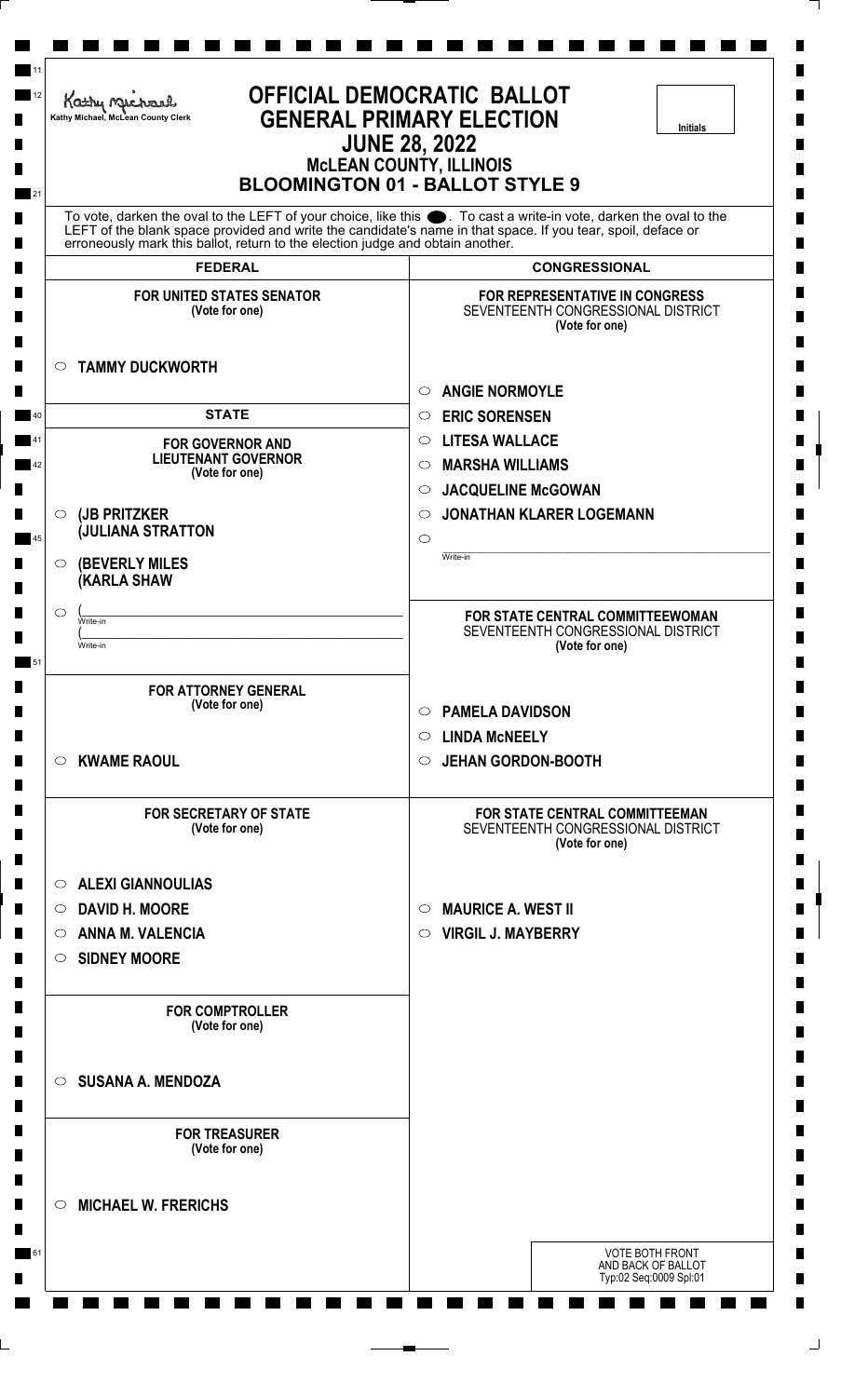| <b>LEGISLATIVE</b>                                                                                              | <b>JUDICIAL</b>                                                                                                                     |
|-----------------------------------------------------------------------------------------------------------------|-------------------------------------------------------------------------------------------------------------------------------------|
| <b>FOR STATE SENATOR</b><br>FORTY-FOURTH LEGISLATIVE DISTRICT<br>(Vote for one)                                 | FOR JUDGE OF THE CIRCUIT COURT<br>ELEVENTH JUDICIAL CIRCUIT<br>(To fill the vacancy of the Hon. Scott Drazewski)<br>(Vote for one)  |
| <b>NO CANDIDATE</b>                                                                                             | <b>NO CANDIDATE</b>                                                                                                                 |
| <b>REPRESENTATIVE</b>                                                                                           |                                                                                                                                     |
| <b>FOR REPRESENTATIVE</b><br>IN THE GENERAL ASSEMBLY<br>EIGHTY-EIGHTH REPRESENTATIVE DISTRICT<br>(Vote for one) | FOR JUDGE OF THE CIRCUIT COURT<br>ELEVENTH JUDICIAL CIRCUIT<br>(To fill the vacancy of the Hon. Paul G. Lawrence)<br>(Vote for one) |
| <b>NO CANDIDATE</b>                                                                                             | <b>NO CANDIDATE</b>                                                                                                                 |
| <b>COUNTY</b>                                                                                                   | <b>PRECINCT</b>                                                                                                                     |
| <b>FOR COUNTY CLERK</b><br>(Vote for one)                                                                       | FOR PRECINCT COMMITTEEPERSON<br><b>BLOOMINGTON 01</b><br>(Vote for one)                                                             |
| ○ LAURA McBURNEY                                                                                                | <b>NO CANDIDATE</b>                                                                                                                 |
| <b>FOR COUNTY TREASURER</b><br>(Vote for one)                                                                   |                                                                                                                                     |
| <b>NO CANDIDATE</b>                                                                                             |                                                                                                                                     |
| <b>FOR COUNTY SHERIFF</b><br>(Vote for one)                                                                     |                                                                                                                                     |
| <b>NO CANDIDATE</b>                                                                                             |                                                                                                                                     |
| <b>REGIONAL OFFICE</b><br>OF EDUCATION                                                                          |                                                                                                                                     |
| FOR REGIONAL SUPERINTENDENT OF SCHOOLS<br>(DeWITT, LIVINGSTON, LOGAN AND McLEAN COUNTIES)<br>(Vote for one)     |                                                                                                                                     |
| <b>NO CANDIDATE</b>                                                                                             |                                                                                                                                     |
| <b>COUNTY BOARD</b>                                                                                             |                                                                                                                                     |
| <b>FOR COUNTY BOARD MEMBER</b><br><b>COUNTY BOARD DISTRICT 8</b><br>(Vote for not more than two)                |                                                                                                                                     |
| <b>JEANNE BILES</b><br>$\circ$<br>$\circ$ LEA CLINE                                                             |                                                                                                                                     |
| $\circ$                                                                                                         |                                                                                                                                     |
| Write-in                                                                                                        |                                                                                                                                     |
|                                                                                                                 | YOU HAVE NOW<br><b>COMPLETED VOTING</b>                                                                                             |
|                                                                                                                 | VOTE BOTH FRONT<br>AND BACK OF BALLOT<br>Typ:02 Seq:0009 Spl:01                                                                     |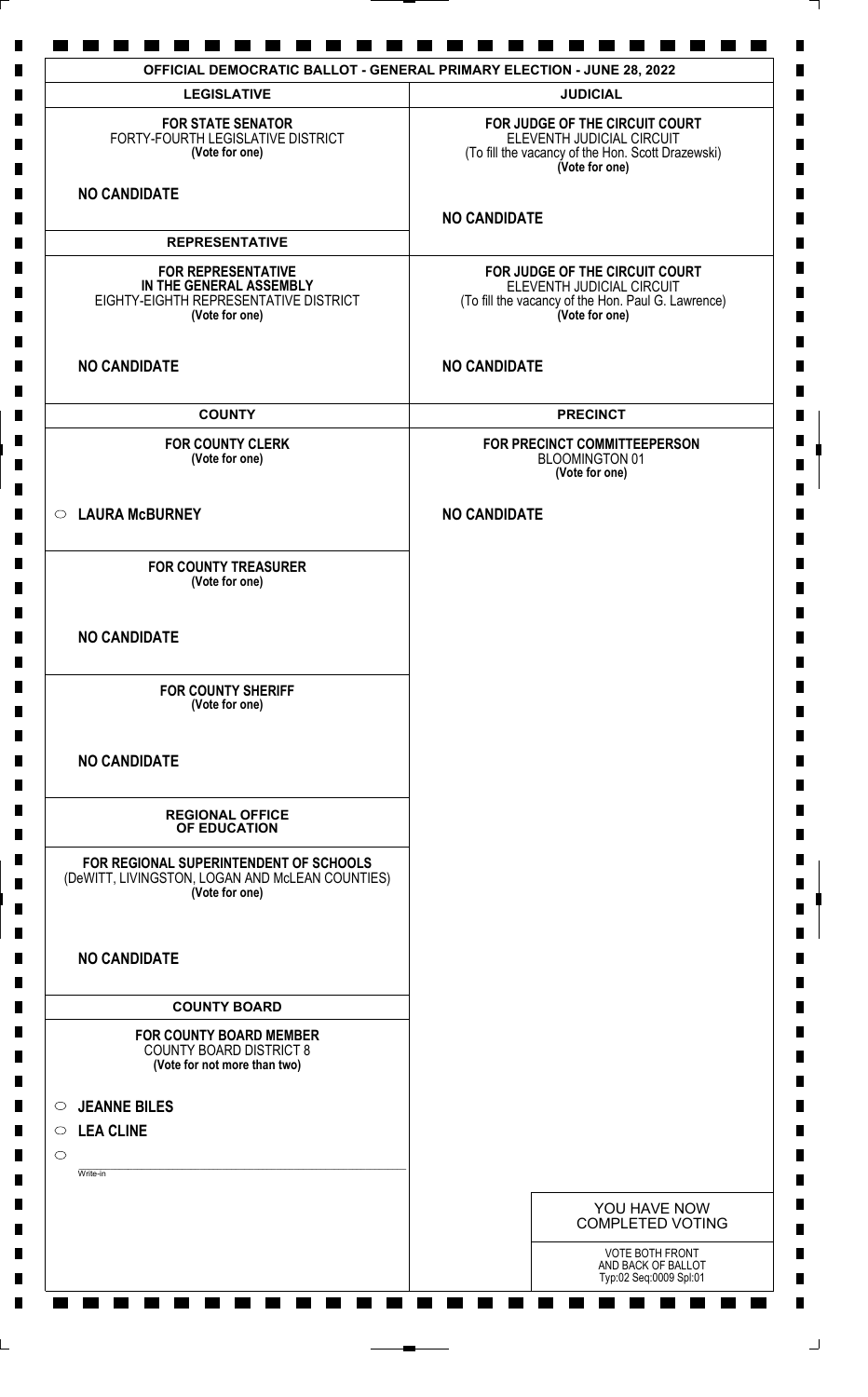| <b>OFFICIAL DEMOCRATIC BALLOT</b><br>Kathy Michael<br><b>GENERAL PRIMARY ELECTION</b><br>Kathy Michael, McLean County Clerk<br><b>Initials</b><br><b>JUNE 28, 2022</b><br><b>McLEAN COUNTY, ILLINOIS</b><br><b>BLOOMINGTON 01 - BALLOT STYLE 10</b> |                                                                                                                                                                                                                                   |  |
|-----------------------------------------------------------------------------------------------------------------------------------------------------------------------------------------------------------------------------------------------------|-----------------------------------------------------------------------------------------------------------------------------------------------------------------------------------------------------------------------------------|--|
| erroneously mark this ballot, return to the election judge and obtain another.                                                                                                                                                                      | To vote, darken the oval to the LEFT of your choice, like this ●. To cast a write-in vote, darken the oval to the<br>LEFT of the blank space provided and write the candidate's name in that space. If you tear, spoil, deface or |  |
| <b>FEDERAL</b>                                                                                                                                                                                                                                      | <b>CONGRESSIONAL</b>                                                                                                                                                                                                              |  |
| <b>FOR UNITED STATES SENATOR</b><br>(Vote for one)                                                                                                                                                                                                  | <b>FOR REPRESENTATIVE IN CONGRESS</b><br>SEVENTEENTH CONGRESSIONAL DISTRICT<br>(Vote for one)                                                                                                                                     |  |
| <b>TAMMY DUCKWORTH</b><br>$\circ$                                                                                                                                                                                                                   | <b>ANGIE NORMOYLE</b><br>$\circ$                                                                                                                                                                                                  |  |
| <b>STATE</b>                                                                                                                                                                                                                                        | <b>ERIC SORENSEN</b><br>$\circ$                                                                                                                                                                                                   |  |
| <b>FOR GOVERNOR AND</b>                                                                                                                                                                                                                             | <b>LITESA WALLACE</b><br>$\circlearrowright$                                                                                                                                                                                      |  |
| <b>LIEUTENANT GOVERNOR</b><br>(Vote for one)                                                                                                                                                                                                        | <b>MARSHA WILLIAMS</b><br>O                                                                                                                                                                                                       |  |
|                                                                                                                                                                                                                                                     | <b>JACQUELINE McGOWAN</b><br>$\circ$                                                                                                                                                                                              |  |
| (JB PRITZKER<br>O                                                                                                                                                                                                                                   | <b>JONATHAN KLARER LOGEMANN</b><br>$\circ$                                                                                                                                                                                        |  |
| <b>JULIANA STRATTON</b>                                                                                                                                                                                                                             | $\circ$                                                                                                                                                                                                                           |  |
| <b>(BEVERLY MILES</b><br>$\circ$<br><b>(KARLA SHAW</b>                                                                                                                                                                                              | Write-in                                                                                                                                                                                                                          |  |
| O<br>Write-in                                                                                                                                                                                                                                       | FOR STATE CENTRAL COMMITTEEWOMAN                                                                                                                                                                                                  |  |
| Write-in                                                                                                                                                                                                                                            | SEVENTEENTH CONGRESSIONAL DISTRICT<br>(Vote for one)                                                                                                                                                                              |  |
| <b>FOR ATTORNEY GENERAL</b>                                                                                                                                                                                                                         |                                                                                                                                                                                                                                   |  |
| (Vote for one)                                                                                                                                                                                                                                      | <b>PAMELA DAVIDSON</b><br>$\circ$                                                                                                                                                                                                 |  |
|                                                                                                                                                                                                                                                     | <b>LINDA MCNEELY</b><br>$\circ$                                                                                                                                                                                                   |  |
| <b>KWAME RAOUL</b><br>$\circ$                                                                                                                                                                                                                       | <b>JEHAN GORDON-BOOTH</b><br>O                                                                                                                                                                                                    |  |
| <b>FOR SECRETARY OF STATE</b><br>(Vote for one)                                                                                                                                                                                                     | <b>FOR STATE CENTRAL COMMITTEEMAN</b><br>SEVENTEENTH CONGRESSIONAL DISTRICT<br>(Vote for one)                                                                                                                                     |  |
| <b>ALEXI GIANNOULIAS</b><br>$\circ$                                                                                                                                                                                                                 |                                                                                                                                                                                                                                   |  |
| ○ DAVID H. MOORE                                                                                                                                                                                                                                    | <b>MAURICE A. WEST II</b><br>$\circ$                                                                                                                                                                                              |  |
| <b>ANNA M. VALENCIA</b><br>$\circ$                                                                                                                                                                                                                  | <b>VIRGIL J. MAYBERRY</b><br>$\circ$                                                                                                                                                                                              |  |
| <b>SIDNEY MOORE</b><br>$\circ$                                                                                                                                                                                                                      |                                                                                                                                                                                                                                   |  |
| <b>FOR COMPTROLLER</b><br>(Vote for one)                                                                                                                                                                                                            |                                                                                                                                                                                                                                   |  |
| <b>SUSANA A. MENDOZA</b><br>$\circ$                                                                                                                                                                                                                 |                                                                                                                                                                                                                                   |  |
| <b>FOR TREASURER</b><br>(Vote for one)                                                                                                                                                                                                              |                                                                                                                                                                                                                                   |  |
| <b>MICHAEL W. FRERICHS</b><br>$\circlearrowright$                                                                                                                                                                                                   |                                                                                                                                                                                                                                   |  |
|                                                                                                                                                                                                                                                     | <b>VOTE BOTH FRONT</b><br>AND BACK OF BALLOT                                                                                                                                                                                      |  |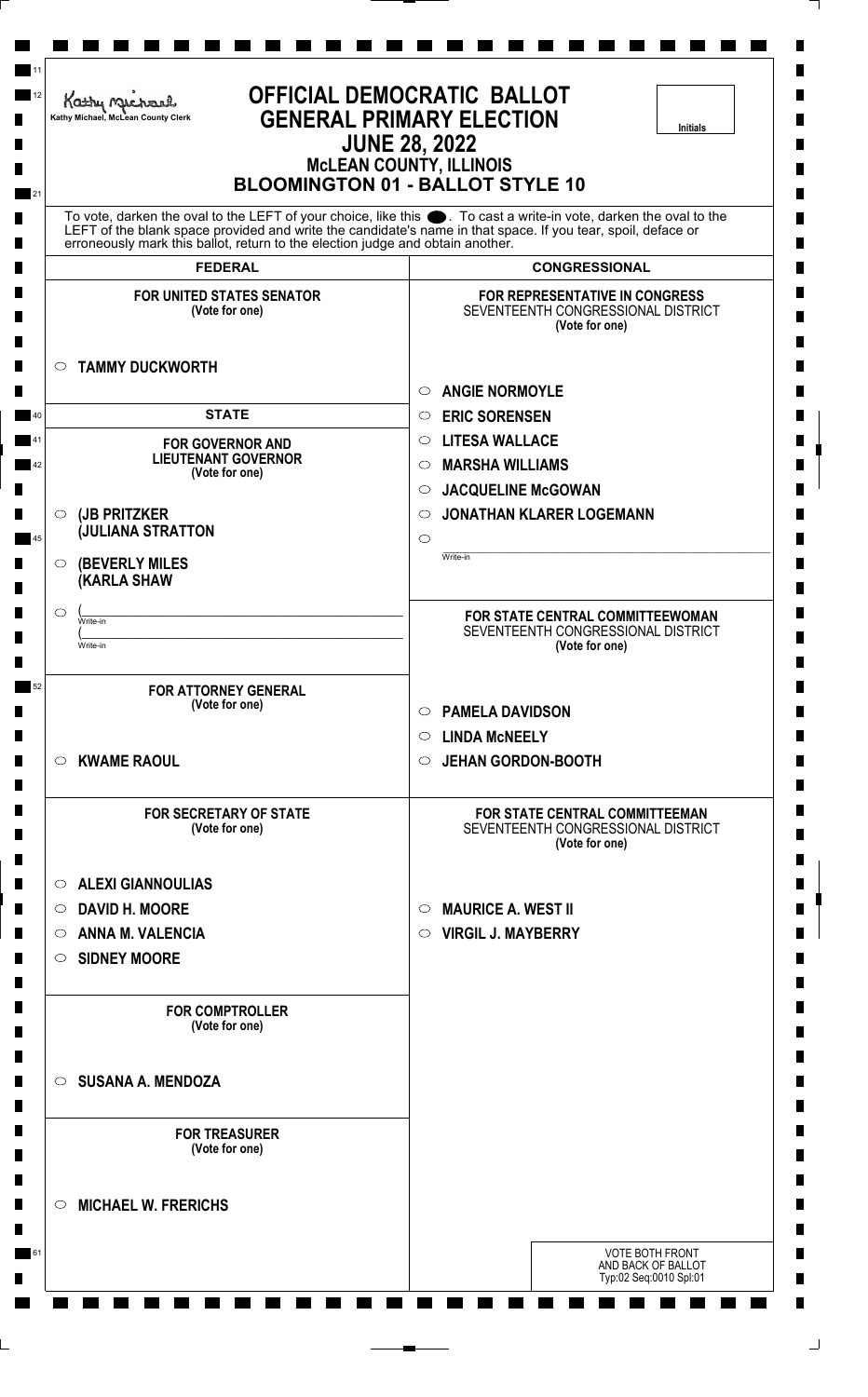| <b>LEGISLATIVE</b>                                                                                             | <b>JUDICIAL</b>                                                                                                                     |
|----------------------------------------------------------------------------------------------------------------|-------------------------------------------------------------------------------------------------------------------------------------|
| <b>FOR STATE SENATOR</b><br>FORTY-SIXTH LEGISLATIVE DISTRICT<br>(Vote for one)                                 | FOR JUDGE OF THE CIRCUIT COURT<br>ELEVENTH JUDICIAL CIRCUIT<br>(To fill the vacancy of the Hon. Scott Drazewski)<br>(Vote for one)  |
| O DAVE KOEHLER                                                                                                 | <b>NO CANDIDATE</b>                                                                                                                 |
| <b>REPRESENTATIVE</b>                                                                                          |                                                                                                                                     |
| <b>FOR REPRESENTATIVE</b><br>IN THE GENERAL ASSEMBLY<br>NINETY-FIRST REPRESENTATIVE DISTRICT<br>(Vote for one) | FOR JUDGE OF THE CIRCUIT COURT<br>ELEVENTH JUDICIAL CIRCUIT<br>(To fill the vacancy of the Hon. Paul G. Lawrence)<br>(Vote for one) |
| <b>KARLA BAILEY-SMITH</b><br>$\circ$                                                                           | <b>NO CANDIDATE</b>                                                                                                                 |
| $\circ$ SHARON CHUNG                                                                                           | <b>PRECINCT</b>                                                                                                                     |
| <b>COUNTY</b>                                                                                                  | FOR PRECINCT COMMITTEEPERSON<br><b>BLOOMINGTON 01</b>                                                                               |
| <b>FOR COUNTY CLERK</b><br>(Vote for one)                                                                      | (Vote for one)                                                                                                                      |
| C LAURA McBURNEY                                                                                               | <b>NO CANDIDATE</b>                                                                                                                 |
|                                                                                                                |                                                                                                                                     |
| <b>FOR COUNTY TREASURER</b><br>(Vote for one)                                                                  |                                                                                                                                     |
| <b>NO CANDIDATE</b>                                                                                            |                                                                                                                                     |
| <b>FOR COUNTY SHERIFF</b><br>(Vote for one)                                                                    |                                                                                                                                     |
| <b>NO CANDIDATE</b>                                                                                            |                                                                                                                                     |
| <b>REGIONAL OFFICE</b><br>OF EDUCATION                                                                         |                                                                                                                                     |
| FOR REGIONAL SUPERINTENDENT OF SCHOOLS<br>(DeWITT, LIVINGSTON, LOGAN AND McLEAN COUNTIES)<br>(Vote for one)    |                                                                                                                                     |
| <b>NO CANDIDATE</b>                                                                                            |                                                                                                                                     |
| <b>COUNTY BOARD</b>                                                                                            |                                                                                                                                     |
| <b>FOR COUNTY BOARD MEMBER</b><br><b>COUNTY BOARD DISTRICT 8</b><br>(Vote for not more than two)               |                                                                                                                                     |
| <b>JEANNE BILES</b><br>$\circ$                                                                                 |                                                                                                                                     |
| <b>LEA CLINE</b><br>$\circ$                                                                                    |                                                                                                                                     |
| $\circ$                                                                                                        |                                                                                                                                     |
| Write-in                                                                                                       | YOU HAVE NOW<br><b>COMPLETED VOTING</b>                                                                                             |
|                                                                                                                | VOTE BOTH FRONT<br>AND BACK OF BALLOT<br>Typ:02 Seq:0010 Spl:01                                                                     |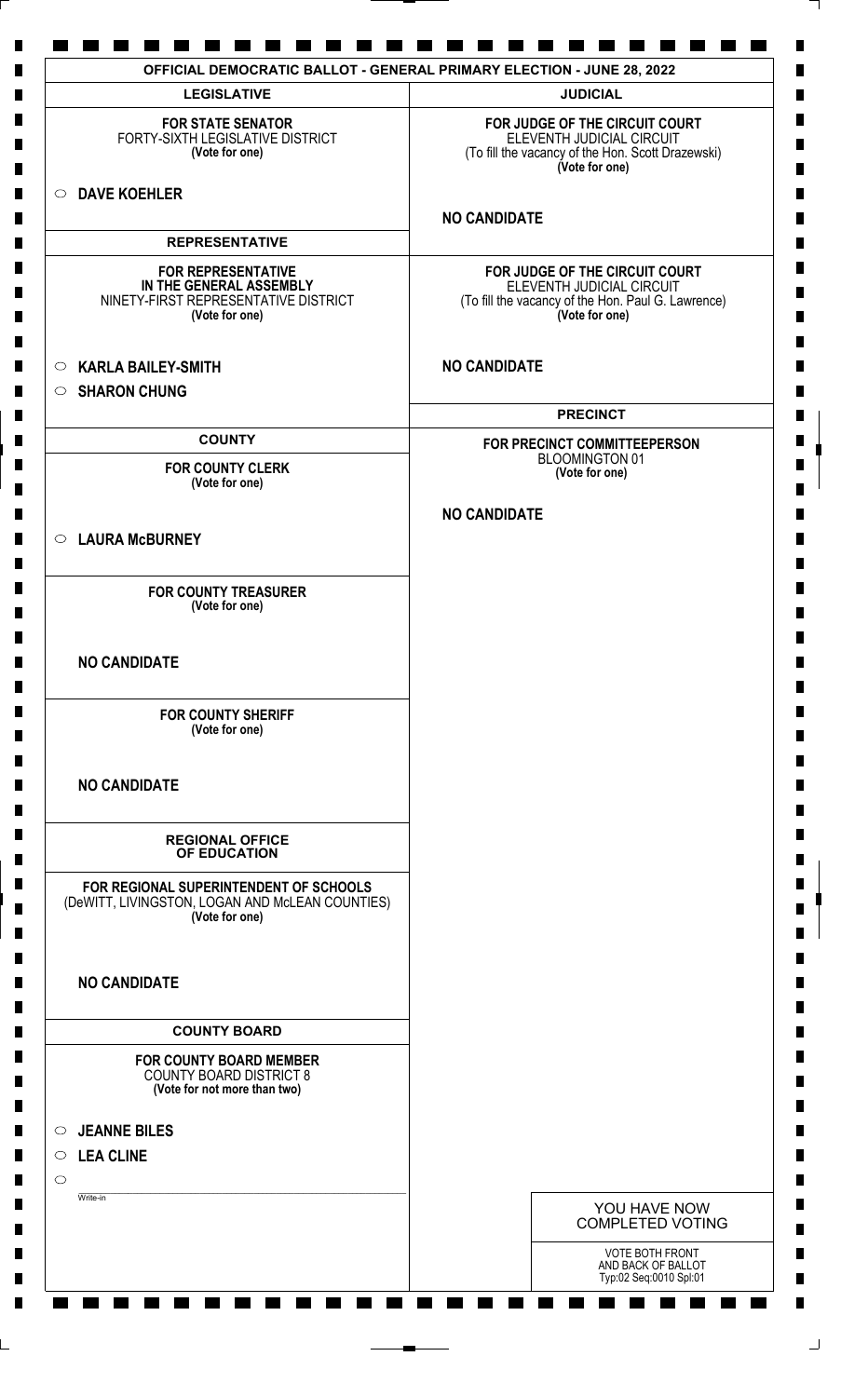| <b>OFFICIAL DEMOCRATIC BALLOT</b><br>Kathy Michael<br><b>GENERAL PRIMARY ELECTION</b><br>Kathy Michael, McLean County Clerk<br><b>Initials</b><br><b>JUNE 28, 2022</b><br><b>McLEAN COUNTY, ILLINOIS</b><br><b>BLOOMINGTON 01 - BALLOT STYLE 11</b> |                                                                                                                                                                                                                                   |
|-----------------------------------------------------------------------------------------------------------------------------------------------------------------------------------------------------------------------------------------------------|-----------------------------------------------------------------------------------------------------------------------------------------------------------------------------------------------------------------------------------|
|                                                                                                                                                                                                                                                     | To vote, darken the oval to the LEFT of your choice, like this ●. To cast a write-in vote, darken the oval to the<br>LEFT of the blank space provided and write the candidate's name in that space. If you tear, spoil, deface or |
| erroneously mark this ballot, return to the election judge and obtain another.<br><b>FEDERAL</b>                                                                                                                                                    | <b>CONGRESSIONAL</b>                                                                                                                                                                                                              |
| <b>FOR UNITED STATES SENATOR</b><br>(Vote for one)                                                                                                                                                                                                  | <b>FOR REPRESENTATIVE IN CONGRESS</b><br>SEVENTEENTH CONGRESSIONAL DISTRICT<br>(Vote for one)                                                                                                                                     |
| <b>TAMMY DUCKWORTH</b><br>$\circ$                                                                                                                                                                                                                   | <b>ANGIE NORMOYLE</b><br>$\circ$                                                                                                                                                                                                  |
| <b>STATE</b>                                                                                                                                                                                                                                        | <b>ERIC SORENSEN</b><br>O                                                                                                                                                                                                         |
| <b>FOR GOVERNOR AND</b>                                                                                                                                                                                                                             | <b>LITESA WALLACE</b><br>$\circ$                                                                                                                                                                                                  |
| <b>LIEUTENANT GOVERNOR</b><br>(Vote for one)                                                                                                                                                                                                        | <b>MARSHA WILLIAMS</b><br>O                                                                                                                                                                                                       |
|                                                                                                                                                                                                                                                     | <b>JACQUELINE McGOWAN</b><br>$\circ$                                                                                                                                                                                              |
| (JB PRITZKER<br>$\circ$<br><b>JULIANA STRATTON</b>                                                                                                                                                                                                  | <b>JONATHAN KLARER LOGEMANN</b><br>$\circ$                                                                                                                                                                                        |
|                                                                                                                                                                                                                                                     | $\circ$<br>Write-in                                                                                                                                                                                                               |
| <b>(BEVERLY MILES)</b><br>$\circ$<br><b>(KARLA SHAW</b>                                                                                                                                                                                             |                                                                                                                                                                                                                                   |
| O                                                                                                                                                                                                                                                   | <b>FOR STATE CENTRAL COMMITTEEWOMAN</b>                                                                                                                                                                                           |
| Write-in<br>Write-in                                                                                                                                                                                                                                | SEVENTEENTH CONGRESSIONAL DISTRICT                                                                                                                                                                                                |
|                                                                                                                                                                                                                                                     | (Vote for one)                                                                                                                                                                                                                    |
| <b>FOR ATTORNEY GENERAL</b>                                                                                                                                                                                                                         |                                                                                                                                                                                                                                   |
| (Vote for one)                                                                                                                                                                                                                                      | <b>PAMELA DAVIDSON</b><br>$\circ$                                                                                                                                                                                                 |
|                                                                                                                                                                                                                                                     | <b>LINDA MCNEELY</b><br>$\circ$                                                                                                                                                                                                   |
| <b>KWAME RAOUL</b><br>$\circ$                                                                                                                                                                                                                       | <b>JEHAN GORDON-BOOTH</b><br>O                                                                                                                                                                                                    |
| <b>FOR SECRETARY OF STATE</b><br>(Vote for one)                                                                                                                                                                                                     | FOR STATE CENTRAL COMMITTEEMAN<br>SEVENTEENTH CONGRESSIONAL DISTRICT<br>(Vote for one)                                                                                                                                            |
| <b>ALEXI GIANNOULIAS</b><br>$\circ$                                                                                                                                                                                                                 |                                                                                                                                                                                                                                   |
| ○ DAVID H. MOORE                                                                                                                                                                                                                                    | <b>MAURICE A. WEST II</b><br>$\circ$                                                                                                                                                                                              |
| <b>ANNA M. VALENCIA</b><br>$\circ$                                                                                                                                                                                                                  | <b>VIRGIL J. MAYBERRY</b><br>$\circ$                                                                                                                                                                                              |
| <b>SIDNEY MOORE</b><br>$\circ$                                                                                                                                                                                                                      |                                                                                                                                                                                                                                   |
| <b>FOR COMPTROLLER</b><br>(Vote for one)                                                                                                                                                                                                            |                                                                                                                                                                                                                                   |
| $\circ$ SUSANA A. MENDOZA                                                                                                                                                                                                                           |                                                                                                                                                                                                                                   |
| <b>FOR TREASURER</b><br>(Vote for one)                                                                                                                                                                                                              |                                                                                                                                                                                                                                   |
| <b>MICHAEL W. FRERICHS</b><br>$\circ$                                                                                                                                                                                                               |                                                                                                                                                                                                                                   |
|                                                                                                                                                                                                                                                     | <b>VOTE BOTH FRONT</b><br>AND BACK OF BALLOT                                                                                                                                                                                      |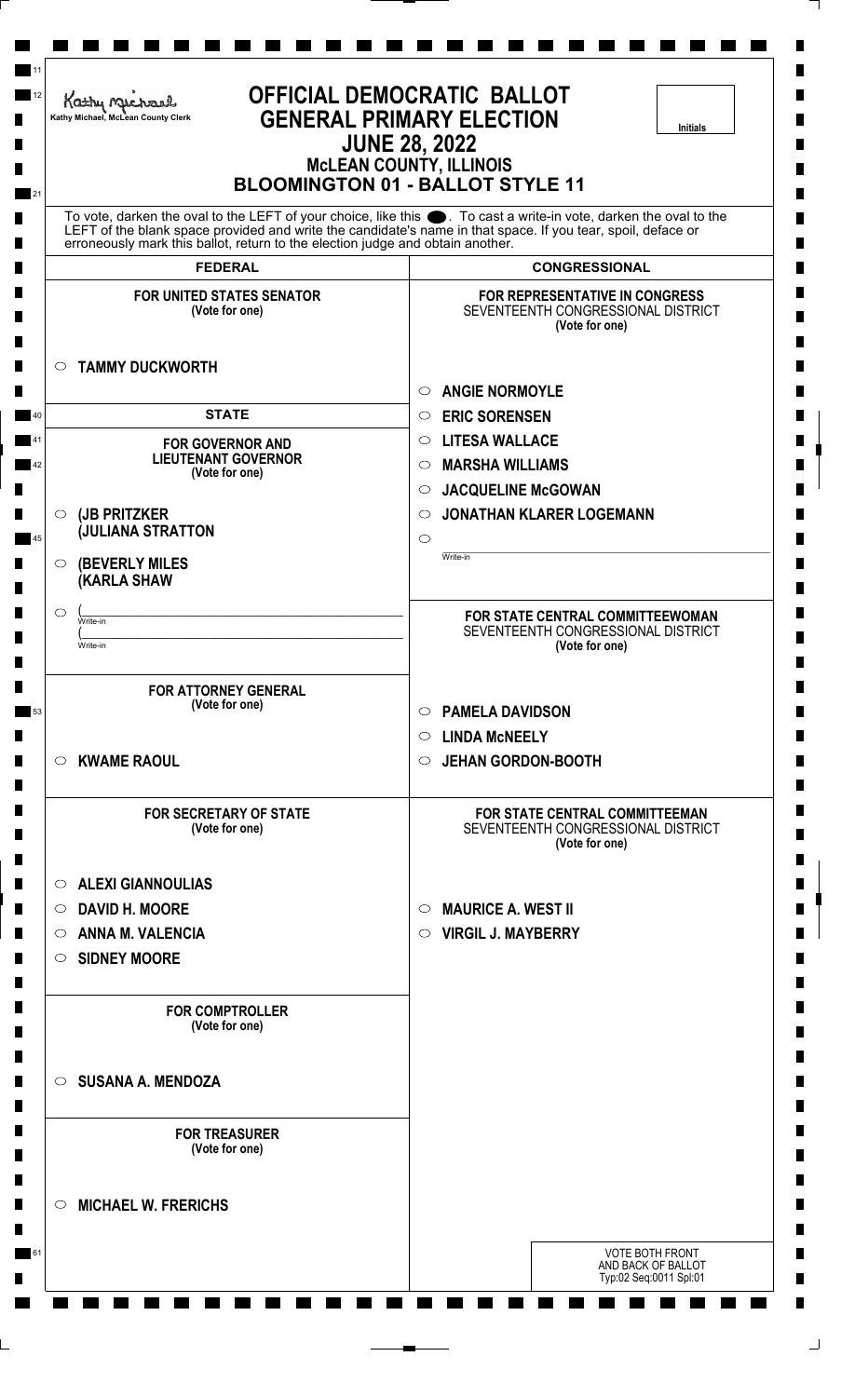| <b>LEGISLATIVE</b>                                                                                             | <b>JUDICIAL</b>                                                                                                                     |
|----------------------------------------------------------------------------------------------------------------|-------------------------------------------------------------------------------------------------------------------------------------|
| <b>FOR STATE SENATOR</b><br>FORTY-SIXTH LEGISLATIVE DISTRICT<br>(Vote for one)                                 | FOR JUDGE OF THE CIRCUIT COURT<br>ELEVENTH JUDICIAL CIRCUIT<br>(To fill the vacancy of the Hon. Scott Drazewski)<br>(Vote for one)  |
| <b>DAVE KOEHLER</b><br>$\circ$                                                                                 |                                                                                                                                     |
| <b>REPRESENTATIVE</b>                                                                                          | <b>NO CANDIDATE</b>                                                                                                                 |
|                                                                                                                |                                                                                                                                     |
| <b>FOR REPRESENTATIVE</b><br>IN THE GENERAL ASSEMBLY<br>NINETY-FIRST REPRESENTATIVE DISTRICT<br>(Vote for one) | FOR JUDGE OF THE CIRCUIT COURT<br>ELEVENTH JUDICIAL CIRCUIT<br>(To fill the vacancy of the Hon. Paul G. Lawrence)<br>(Vote for one) |
| <b>KARLA BAILEY-SMITH</b><br>$\circ$                                                                           | <b>NO CANDIDATE</b>                                                                                                                 |
| <b>SHARON CHUNG</b><br>$\circ$                                                                                 |                                                                                                                                     |
|                                                                                                                | <b>PRECINCT</b>                                                                                                                     |
| <b>COUNTY</b><br><b>FOR COUNTY CLERK</b>                                                                       | FOR PRECINCT COMMITTEEPERSON<br><b>BLOOMINGTON 01</b>                                                                               |
| (Vote for one)                                                                                                 | (Vote for one)                                                                                                                      |
|                                                                                                                | <b>NO CANDIDATE</b>                                                                                                                 |
| ○ LAURA McBURNEY                                                                                               |                                                                                                                                     |
| <b>FOR COUNTY TREASURER</b><br>(Vote for one)                                                                  |                                                                                                                                     |
| <b>NO CANDIDATE</b>                                                                                            |                                                                                                                                     |
| <b>FOR COUNTY SHERIFF</b><br>(Vote for one)                                                                    |                                                                                                                                     |
| <b>NO CANDIDATE</b>                                                                                            |                                                                                                                                     |
| <b>REGIONAL OFFICE</b><br>OF EDUCATION                                                                         |                                                                                                                                     |
| FOR REGIONAL SUPERINTENDENT OF SCHOOLS<br>(DeWITT, LIVINGSTON, LOGAN AND McLEAN COUNTIES)<br>(Vote for one)    |                                                                                                                                     |
| <b>NO CANDIDATE</b>                                                                                            |                                                                                                                                     |
| <b>COUNTY BOARD</b>                                                                                            |                                                                                                                                     |
| <b>FOR COUNTY BOARD MEMBER</b><br><b>COUNTY BOARD DISTRICT 3</b><br>(Vote for not more than two)               |                                                                                                                                     |
| $\circ$ FAYE FREEMAN-SMITH                                                                                     |                                                                                                                                     |
|                                                                                                                | YOU HAVE NOW                                                                                                                        |
|                                                                                                                | <b>COMPLETED VOTING</b>                                                                                                             |
|                                                                                                                | <b>VOTE BOTH FRONT</b><br>AND BACK OF BALLOT<br>Typ:02 Seq:0011 Spl:01                                                              |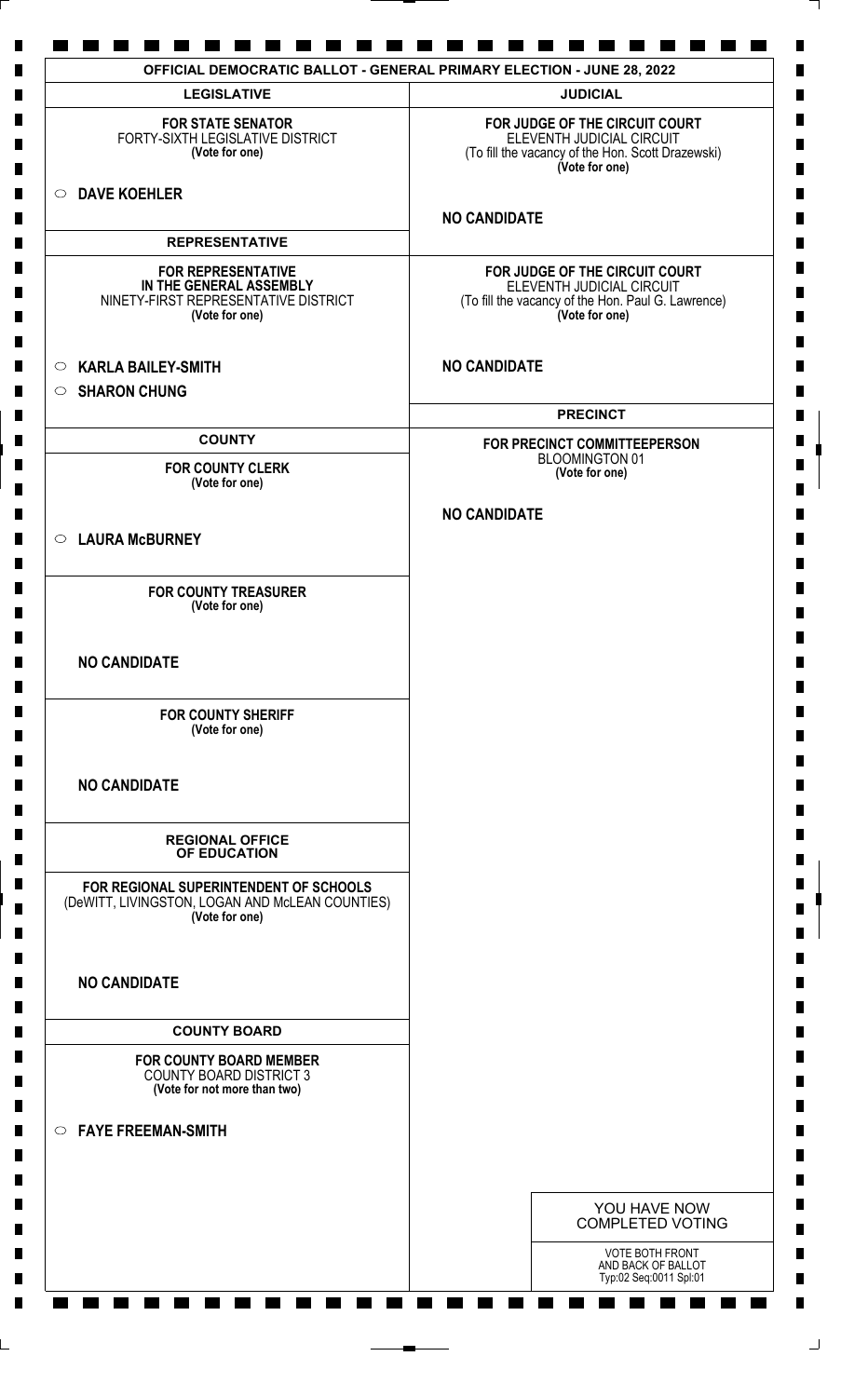| <b>OFFICIAL DEMOCRATIC BALLOT</b><br>Kathy Michael<br><b>GENERAL PRIMARY ELECTION</b><br>Kathy Michael, McLean County Clerk<br><b>Initials</b><br><b>JUNE 28, 2022</b><br><b>McLEAN COUNTY, ILLINOIS</b><br><b>BLOOMINGTON 01 - BALLOT STYLE 12</b> |                                                                                        |  |
|-----------------------------------------------------------------------------------------------------------------------------------------------------------------------------------------------------------------------------------------------------|----------------------------------------------------------------------------------------|--|
| To vote, darken the oval to the LEFT of your choice, like this ●. To cast a write-in vote, darken the oval to the<br>LEFT of the blank space provided and write the candidate's name in that space. If you tear, spoil, deface or                   |                                                                                        |  |
| erroneously mark this ballot, return to the election judge and obtain another.<br><b>FEDERAL</b>                                                                                                                                                    | <b>CONGRESSIONAL</b>                                                                   |  |
| <b>FOR UNITED STATES SENATOR</b>                                                                                                                                                                                                                    | <b>FOR REPRESENTATIVE IN CONGRESS</b>                                                  |  |
| (Vote for one)                                                                                                                                                                                                                                      | SEVENTEENTH CONGRESSIONAL DISTRICT<br>(Vote for one)                                   |  |
| <b>TAMMY DUCKWORTH</b><br>$\circ$                                                                                                                                                                                                                   |                                                                                        |  |
|                                                                                                                                                                                                                                                     | <b>ANGIE NORMOYLE</b><br>$\circ$                                                       |  |
| <b>STATE</b>                                                                                                                                                                                                                                        | <b>ERIC SORENSEN</b><br>O                                                              |  |
| <b>FOR GOVERNOR AND</b>                                                                                                                                                                                                                             | <b>LITESA WALLACE</b><br>$\circ$                                                       |  |
| <b>LIEUTENANT GOVERNOR</b><br>(Vote for one)                                                                                                                                                                                                        | <b>MARSHA WILLIAMS</b><br>O                                                            |  |
|                                                                                                                                                                                                                                                     | <b>JACQUELINE McGOWAN</b><br>$\circ$                                                   |  |
| (JB PRITZKER<br>$\circ$<br><b>JULIANA STRATTON</b>                                                                                                                                                                                                  | <b>JONATHAN KLARER LOGEMANN</b><br>$\circ$                                             |  |
|                                                                                                                                                                                                                                                     | $\circ$<br>Write-in                                                                    |  |
| <b>(BEVERLY MILES)</b><br>$\circ$<br><b>(KARLA SHAW</b>                                                                                                                                                                                             |                                                                                        |  |
| O<br>Write-in                                                                                                                                                                                                                                       | <b>FOR STATE CENTRAL COMMITTEEWOMAN</b>                                                |  |
| Write-in                                                                                                                                                                                                                                            | SEVENTEENTH CONGRESSIONAL DISTRICT<br>(Vote for one)                                   |  |
| <b>FOR ATTORNEY GENERAL</b><br>(Vote for one)                                                                                                                                                                                                       |                                                                                        |  |
|                                                                                                                                                                                                                                                     | <b>PAMELA DAVIDSON</b><br>$\circ$                                                      |  |
| <b>KWAME RAOUL</b><br>$\circ$                                                                                                                                                                                                                       | <b>LINDA MCNEELY</b><br>$\circ$<br><b>JEHAN GORDON-BOOTH</b><br>O                      |  |
|                                                                                                                                                                                                                                                     |                                                                                        |  |
| <b>FOR SECRETARY OF STATE</b><br>(Vote for one)                                                                                                                                                                                                     | FOR STATE CENTRAL COMMITTEEMAN<br>SEVENTEENTH CONGRESSIONAL DISTRICT<br>(Vote for one) |  |
| <b>ALEXI GIANNOULIAS</b><br>$\circ$                                                                                                                                                                                                                 |                                                                                        |  |
| ○ DAVID H. MOORE                                                                                                                                                                                                                                    | <b>MAURICE A. WEST II</b><br>$\circ$                                                   |  |
| <b>ANNA M. VALENCIA</b><br>$\circ$                                                                                                                                                                                                                  | <b>VIRGIL J. MAYBERRY</b><br>$\circ$                                                   |  |
| <b>SIDNEY MOORE</b><br>$\circ$                                                                                                                                                                                                                      |                                                                                        |  |
| <b>FOR COMPTROLLER</b><br>(Vote for one)                                                                                                                                                                                                            |                                                                                        |  |
| $\circ$ SUSANA A. MENDOZA                                                                                                                                                                                                                           |                                                                                        |  |
| <b>FOR TREASURER</b><br>(Vote for one)                                                                                                                                                                                                              |                                                                                        |  |
| <b>MICHAEL W. FRERICHS</b><br>$\circ$                                                                                                                                                                                                               |                                                                                        |  |
|                                                                                                                                                                                                                                                     | <b>VOTE BOTH FRONT</b><br>AND BACK OF BALLOT                                           |  |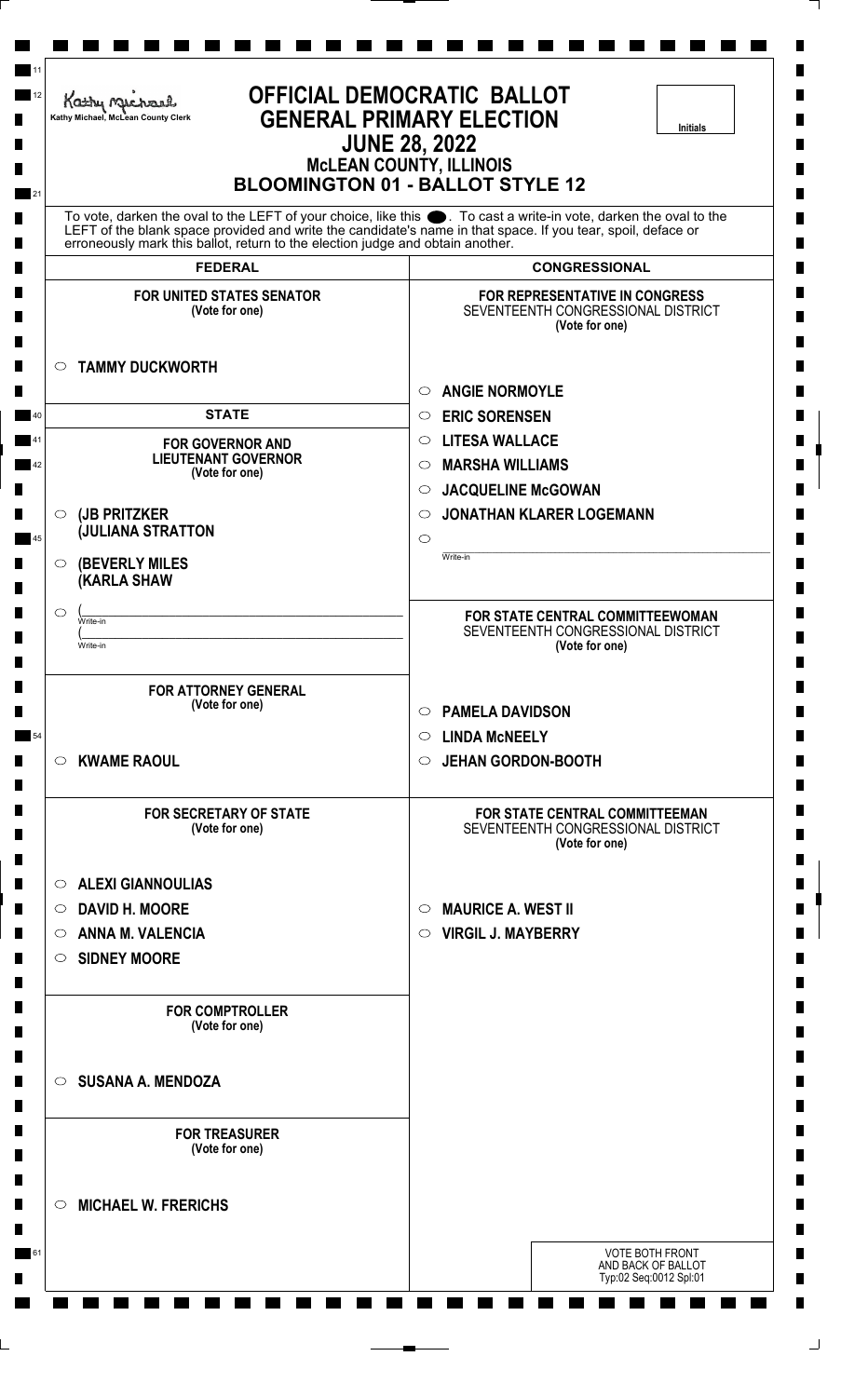| <b>LEGISLATIVE</b>                                                                                             | <b>JUDICIAL</b>                                                                                                                     |
|----------------------------------------------------------------------------------------------------------------|-------------------------------------------------------------------------------------------------------------------------------------|
| <b>FOR STATE SENATOR</b><br>FORTY-SIXTH LEGISLATIVE DISTRICT<br>(Vote for one)                                 | FOR JUDGE OF THE CIRCUIT COURT<br>ELEVENTH JUDICIAL CIRCUIT<br>(To fill the vacancy of the Hon. Scott Drazewski)<br>(Vote for one)  |
| O DAVE KOEHLER                                                                                                 | <b>NO CANDIDATE</b>                                                                                                                 |
| <b>REPRESENTATIVE</b>                                                                                          |                                                                                                                                     |
| <b>FOR REPRESENTATIVE</b><br>IN THE GENERAL ASSEMBLY<br>NINETY-FIRST REPRESENTATIVE DISTRICT<br>(Vote for one) | FOR JUDGE OF THE CIRCUIT COURT<br>ELEVENTH JUDICIAL CIRCUIT<br>(To fill the vacancy of the Hon. Paul G. Lawrence)<br>(Vote for one) |
| <b>KARLA BAILEY-SMITH</b><br>$\circ$<br><b>SHARON CHUNG</b><br>$\circ$                                         | <b>NO CANDIDATE</b>                                                                                                                 |
|                                                                                                                | <b>PRECINCT</b>                                                                                                                     |
| <b>COUNTY</b>                                                                                                  | FOR PRECINCT COMMITTEEPERSON                                                                                                        |
| <b>FOR COUNTY CLERK</b><br>(Vote for one)                                                                      | <b>BLOOMINGTON 01</b><br>(Vote for one)                                                                                             |
|                                                                                                                | <b>NO CANDIDATE</b>                                                                                                                 |
| ○ LAURA McBURNEY                                                                                               |                                                                                                                                     |
| <b>FOR COUNTY TREASURER</b><br>(Vote for one)                                                                  |                                                                                                                                     |
| <b>NO CANDIDATE</b>                                                                                            |                                                                                                                                     |
| <b>FOR COUNTY SHERIFF</b><br>(Vote for one)                                                                    |                                                                                                                                     |
| <b>NO CANDIDATE</b>                                                                                            |                                                                                                                                     |
| <b>REGIONAL OFFICE</b><br>OF EDUCATION                                                                         |                                                                                                                                     |
| FOR REGIONAL SUPERINTENDENT OF SCHOOLS<br>(DeWITT, LIVINGSTON, LOGAN AND McLEAN COUNTIES)<br>(Vote for one)    |                                                                                                                                     |
| <b>NO CANDIDATE</b>                                                                                            |                                                                                                                                     |
| <b>COUNTY BOARD</b>                                                                                            |                                                                                                                                     |
| <b>FOR COUNTY BOARD MEMBER</b><br><b>COUNTY BOARD DISTRICT 9</b><br>(Vote for not more than two)               |                                                                                                                                     |
| <b>BRANDY ELIZABETH ELMORE</b><br>$\circ$                                                                      |                                                                                                                                     |
| <b>NATALIE ROSEMAN-MENDOZA</b><br>$\circ$                                                                      |                                                                                                                                     |
| <b>JULIE HAHN</b><br>$\circ$                                                                                   |                                                                                                                                     |
|                                                                                                                | YOU HAVE NOW                                                                                                                        |
|                                                                                                                | <b>COMPLETED VOTING</b>                                                                                                             |
|                                                                                                                | VOTE BOTH FRONT<br>AND BACK OF BALLOT                                                                                               |
|                                                                                                                | Typ:02 Seq:0012 Spl:01                                                                                                              |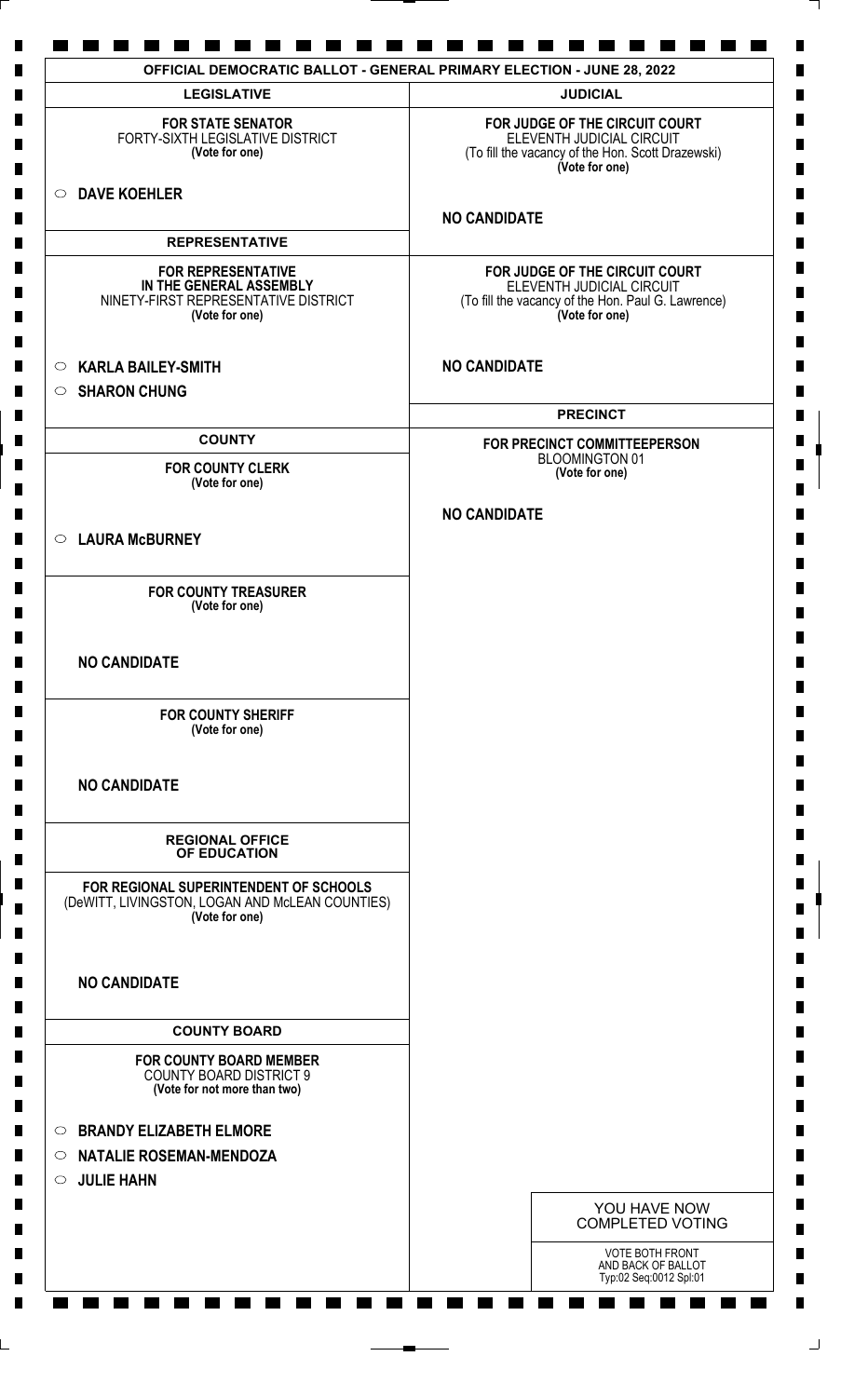| <b>GENERAL PRIMARY ELECTION</b><br>Kathy Michael, McLean County Clerk<br><b>Initials</b><br><b>JUNE 28, 2022</b><br><b>MCLEAN COUNTY, ILLINOIS</b><br><b>BLOOMINGTON 01 - BALLOT STYLE 13</b> |                                                                                                                                                                                                                                      |  |
|-----------------------------------------------------------------------------------------------------------------------------------------------------------------------------------------------|--------------------------------------------------------------------------------------------------------------------------------------------------------------------------------------------------------------------------------------|--|
| erroneously mark this ballot, return to the election judge and obtain another.                                                                                                                | To vote, darken the oval to the LEFT of your choice, like this $\bullet$ . To cast a write-in vote, darken the oval to the LEFT of the blank space provided and write the candidate's name in that space. If you tear, spoil, deface |  |
| <b>FEDERAL</b>                                                                                                                                                                                | <b>CONGRESSIONAL</b>                                                                                                                                                                                                                 |  |
| <b>FOR UNITED STATES SENATOR</b><br>(Vote for one)                                                                                                                                            | FOR REPRESENTATIVE IN CONGRESS<br>SIXTEENTH CONGRESSIONAL DISTRICT<br>(Vote for one)                                                                                                                                                 |  |
| <b>TAMMY DUCKWORTH</b><br>$\circ$                                                                                                                                                             | <b>NO CANDIDATE</b>                                                                                                                                                                                                                  |  |
| <b>STATE</b>                                                                                                                                                                                  | FOR STATE CENTRAL COMMITTEEWOMAN                                                                                                                                                                                                     |  |
| <b>FOR GOVERNOR AND</b><br><b>LIEUTENANT GOVERNOR</b><br>(Vote for one)                                                                                                                       | SIXTEENTH CONGRESSIONAL DISTRICT<br>(Vote for one)                                                                                                                                                                                   |  |
| (JB PRITZKER<br>$\circ$<br><b>JULIANA STRATTON</b>                                                                                                                                            | <b>ELIZABETH LINDQUIST</b><br>$\circ$                                                                                                                                                                                                |  |
| <b>(BEVERLY MILES)</b><br>$\circ$<br><b>(KARLA SHAW</b>                                                                                                                                       | FOR STATE CENTRAL COMMITTEEMAN<br>SIXTEENTH CONGRESSIONAL DISTRICT<br>(Vote for one)                                                                                                                                                 |  |
| $\circ$<br>Write-in                                                                                                                                                                           | <b>JOHN DANIEL</b><br>$\circ$                                                                                                                                                                                                        |  |
| Write-in                                                                                                                                                                                      | <b>RICK WILKIN</b><br>$\circ$                                                                                                                                                                                                        |  |
| <b>FOR ATTORNEY GENERAL</b><br>(Vote for one)                                                                                                                                                 |                                                                                                                                                                                                                                      |  |
| <b>KWAME RAOUL</b><br>$\circ$                                                                                                                                                                 |                                                                                                                                                                                                                                      |  |
| <b>FOR SECRETARY OF STATE</b><br>(Vote for one)                                                                                                                                               |                                                                                                                                                                                                                                      |  |
| <b>ALEXI GIANNOULIAS</b><br>$\circ$                                                                                                                                                           |                                                                                                                                                                                                                                      |  |
| ○ DAVID H. MOORE                                                                                                                                                                              |                                                                                                                                                                                                                                      |  |
| <b>ANNA M. VALENCIA</b><br>$\circ$                                                                                                                                                            |                                                                                                                                                                                                                                      |  |
| SIDNEY MOORE                                                                                                                                                                                  |                                                                                                                                                                                                                                      |  |
| <b>FOR COMPTROLLER</b><br>(Vote for one)                                                                                                                                                      |                                                                                                                                                                                                                                      |  |
| <b>SUSANA A. MENDOZA</b><br>$\circ$                                                                                                                                                           |                                                                                                                                                                                                                                      |  |
| <b>FOR TREASURER</b><br>(Vote for one)                                                                                                                                                        |                                                                                                                                                                                                                                      |  |
| <b>MICHAEL W. FRERICHS</b><br>$\circ$                                                                                                                                                         |                                                                                                                                                                                                                                      |  |
|                                                                                                                                                                                               | <b>VOTE BOTH FRONT</b><br>AND BACK OF BALLOT                                                                                                                                                                                         |  |

L,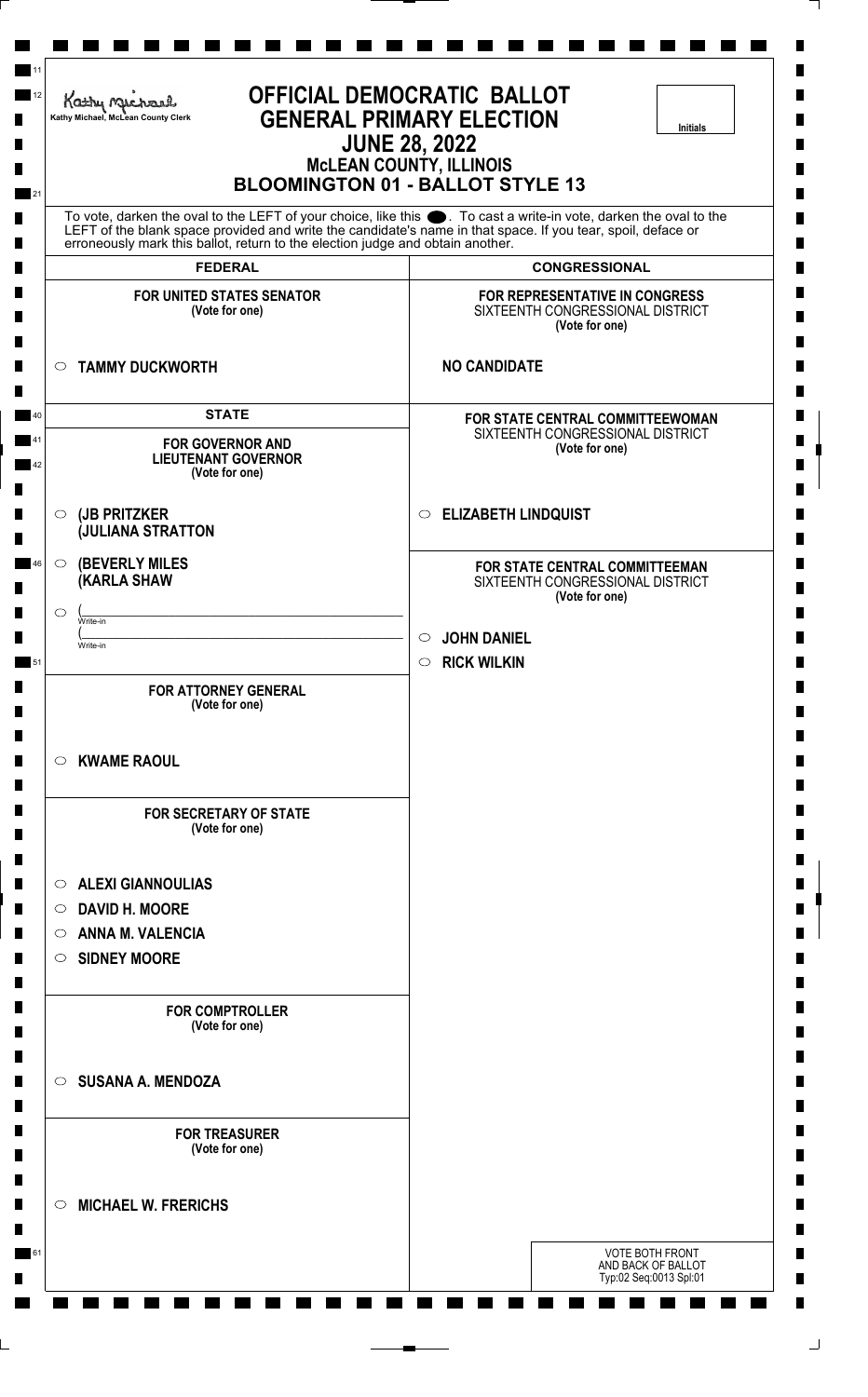| <b>LEGISLATIVE</b>                                                                                              | <b>JUDICIAL</b>                                                                                                                     |
|-----------------------------------------------------------------------------------------------------------------|-------------------------------------------------------------------------------------------------------------------------------------|
| <b>FOR STATE SENATOR</b><br>FORTY-FOURTH LEGISLATIVE DISTRICT<br>(Vote for one)                                 | FOR JUDGE OF THE CIRCUIT COURT<br>ELEVENTH JUDICIAL CIRCUIT<br>(To fill the vacancy of the Hon. Scott Drazewski)<br>(Vote for one)  |
| <b>NO CANDIDATE</b>                                                                                             | <b>NO CANDIDATE</b>                                                                                                                 |
| <b>REPRESENTATIVE</b>                                                                                           |                                                                                                                                     |
| <b>FOR REPRESENTATIVE</b><br>IN THE GENERAL ASSEMBLY<br>EIGHTY-EIGHTH REPRESENTATIVE DISTRICT<br>(Vote for one) | FOR JUDGE OF THE CIRCUIT COURT<br>ELEVENTH JUDICIAL CIRCUIT<br>(To fill the vacancy of the Hon. Paul G. Lawrence)<br>(Vote for one) |
| <b>NO CANDIDATE</b>                                                                                             | <b>NO CANDIDATE</b>                                                                                                                 |
| <b>COUNTY</b>                                                                                                   | <b>PRECINCT</b>                                                                                                                     |
| <b>FOR COUNTY CLERK</b><br>(Vote for one)                                                                       | FOR PRECINCT COMMITTEEPERSON<br><b>BLOOMINGTON 01</b><br>(Vote for one)                                                             |
| ○ LAURA McBURNEY                                                                                                | <b>NO CANDIDATE</b>                                                                                                                 |
| <b>FOR COUNTY TREASURER</b><br>(Vote for one)                                                                   |                                                                                                                                     |
| <b>NO CANDIDATE</b>                                                                                             |                                                                                                                                     |
| <b>FOR COUNTY SHERIFF</b><br>(Vote for one)                                                                     |                                                                                                                                     |
| <b>NO CANDIDATE</b>                                                                                             |                                                                                                                                     |
| <b>REGIONAL OFFICE</b><br>OF EDUCATION                                                                          |                                                                                                                                     |
| FOR REGIONAL SUPERINTENDENT OF SCHOOLS<br>(DeWITT, LIVINGSTON, LOGAN AND McLEAN COUNTIES)<br>(Vote for one)     |                                                                                                                                     |
| <b>NO CANDIDATE</b>                                                                                             |                                                                                                                                     |
| <b>COUNTY BOARD</b>                                                                                             |                                                                                                                                     |
| <b>FOR COUNTY BOARD MEMBER</b><br><b>COUNTY BOARD DISTRICT 9</b><br>(Vote for not more than two)                |                                                                                                                                     |
| <b>BRANDY ELIZABETH ELMORE</b><br>O                                                                             |                                                                                                                                     |
| <b>NATALIE ROSEMAN-MENDOZA</b><br>$\circ$                                                                       |                                                                                                                                     |
| <b>JULIE HAHN</b><br>$\circ$                                                                                    |                                                                                                                                     |
|                                                                                                                 | YOU HAVE NOW<br><b>COMPLETED VOTING</b>                                                                                             |
|                                                                                                                 | VOTE BOTH FRONT<br>AND BACK OF BALLOT<br>Typ:02 Seq:0013 Spl:01                                                                     |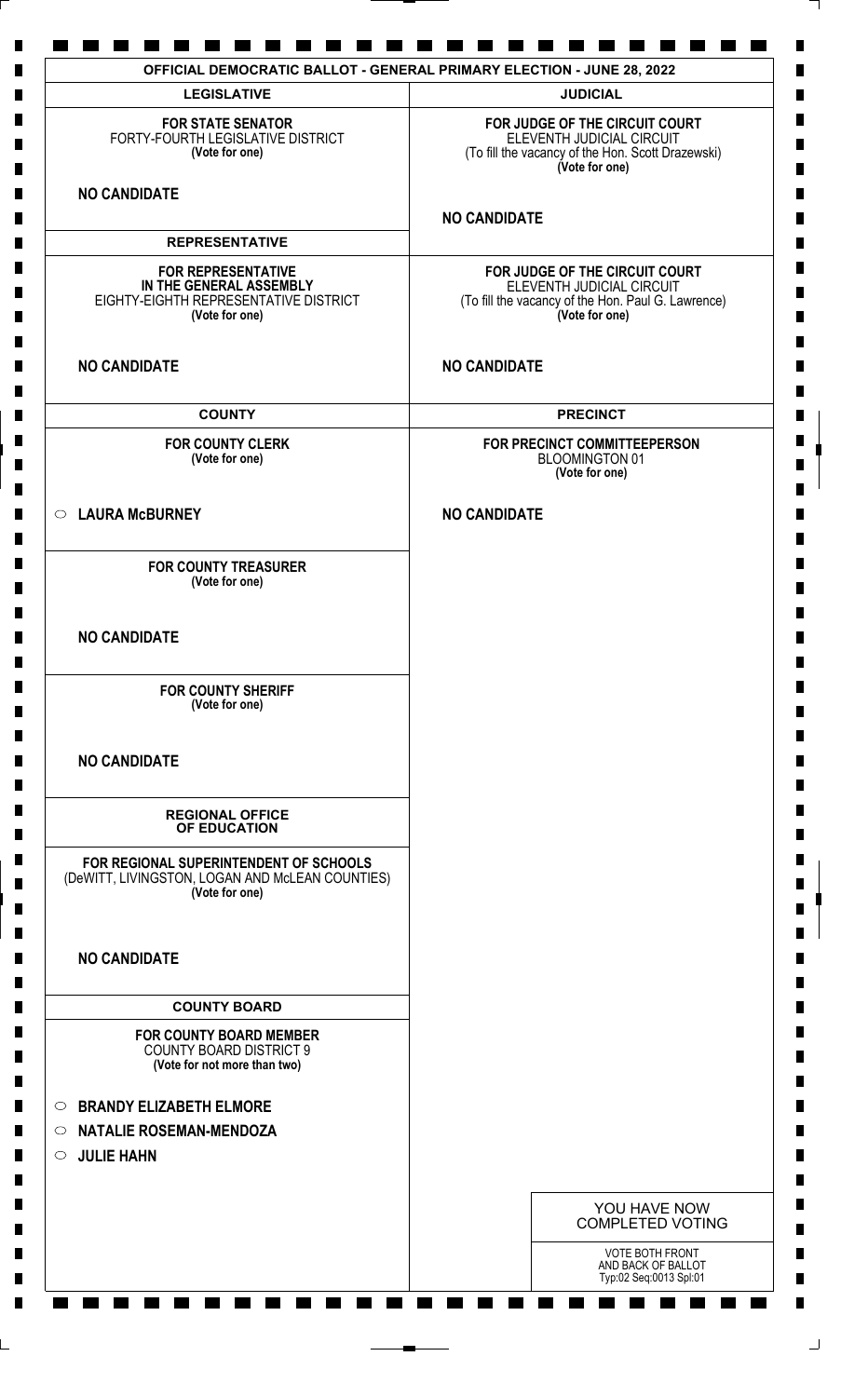| 11<br>OFFICIAL DEMOCRATIC BALLOT<br>12<br>Kathy Michael<br><b>GENERAL PRIMARY ELECTION</b><br>Kathy Michael, McLean County Clerk<br><b>Initials</b><br><b>JUNE 28, 2022</b><br><b>McLEAN COUNTY, ILLINOIS</b><br>Sample<br><b>BLOOMINGTON 01 - BALLOT STYLE 14</b><br>21                                               |                                                                                               |  |
|------------------------------------------------------------------------------------------------------------------------------------------------------------------------------------------------------------------------------------------------------------------------------------------------------------------------|-----------------------------------------------------------------------------------------------|--|
| To vote, darken the oval to the LEFT of your choice, like this $\bullet$ . To cast a write-in vote, darken the oval to the LEFT of the blank space provided and write the candidate's name in that space. If you tear, spoil, deface<br>erroneously mark this ballot, return to the election judge and obtain another. |                                                                                               |  |
| <b>FEDERAL</b>                                                                                                                                                                                                                                                                                                         | <b>CONGRESSIONAL</b>                                                                          |  |
| <b>FOR UNITED STATES SENATOR</b><br>(Vote for one)                                                                                                                                                                                                                                                                     | FOR REPRESENTATIVE IN CONGRESS<br>SEVENTEENTH CONGRESSIONAL DISTRICT<br>(Vote for one)        |  |
| <b>TAMMY DUCKWORTH</b><br>$\circ$                                                                                                                                                                                                                                                                                      | <b>ANGIE NORMOYLE</b><br>$\circ$                                                              |  |
| <b>STATE</b><br>40                                                                                                                                                                                                                                                                                                     | <b>ERIC SORENSEN</b><br>$\circ$                                                               |  |
| 41<br><b>FOR GOVERNOR AND</b>                                                                                                                                                                                                                                                                                          | <b>LITESA WALLACE</b><br>$\circ$                                                              |  |
| <b>LIEUTENANT GOVERNOR</b><br>42<br>(Vote for one)                                                                                                                                                                                                                                                                     | <b>MARSHA WILLIAMS</b><br>$\circlearrowright$                                                 |  |
|                                                                                                                                                                                                                                                                                                                        | <b>JACQUELINE McGOWAN</b><br>$\circ$                                                          |  |
| (JB PRITZKER<br>$\circ$<br><b>JULIANA STRATTON</b>                                                                                                                                                                                                                                                                     | <b>JONATHAN KLARER LOGEMANN</b><br>$\circ$<br>$\circ$                                         |  |
| <b>(BEVERLY MILES)</b><br>46<br>$\circ$<br><b>(KARLA SHAW</b>                                                                                                                                                                                                                                                          | Write-in                                                                                      |  |
| $\circ$<br>Write-in                                                                                                                                                                                                                                                                                                    | <b>FOR STATE CENTRAL COMMITTEEWOMAN</b><br>SEVENTEENTH CONGRESSIONAL DISTRICT                 |  |
| Write-in                                                                                                                                                                                                                                                                                                               | (Vote for one)                                                                                |  |
| 52<br><b>FOR ATTORNEY GENERAL</b><br>(Vote for one)                                                                                                                                                                                                                                                                    | <b>PAMELA DAVIDSON</b><br>$\circ$                                                             |  |
| <b>KWAME RAOUL</b><br>$\circ$                                                                                                                                                                                                                                                                                          | <b>LINDA MCNEELY</b><br>$\circ$<br><b>JEHAN GORDON-BOOTH</b><br>$\circ$                       |  |
| <b>FOR SECRETARY OF STATE</b><br>(Vote for one)                                                                                                                                                                                                                                                                        | <b>FOR STATE CENTRAL COMMITTEEMAN</b><br>SEVENTEENTH CONGRESSIONAL DISTRICT<br>(Vote for one) |  |
| <b>ALEXI GIANNOULIAS</b><br>$\circ$                                                                                                                                                                                                                                                                                    |                                                                                               |  |
| <b>DAVID H. MOORE</b><br>$\circ$                                                                                                                                                                                                                                                                                       | <b>MAURICE A. WEST II</b><br>$\circ$                                                          |  |
| <b>ANNA M. VALENCIA</b><br>O                                                                                                                                                                                                                                                                                           | <b>VIRGIL J. MAYBERRY</b><br>$\circ$                                                          |  |
| <b>SIDNEY MOORE</b><br>$\circ$                                                                                                                                                                                                                                                                                         |                                                                                               |  |
| <b>FOR COMPTROLLER</b><br>(Vote for one)                                                                                                                                                                                                                                                                               |                                                                                               |  |
| <b>SUSANA A. MENDOZA</b><br>$\circ$                                                                                                                                                                                                                                                                                    |                                                                                               |  |
| <b>FOR TREASURER</b><br>(Vote for one)                                                                                                                                                                                                                                                                                 |                                                                                               |  |
| <b>MICHAEL W. FRERICHS</b><br>O                                                                                                                                                                                                                                                                                        |                                                                                               |  |
| 61                                                                                                                                                                                                                                                                                                                     | <b>VOTE BOTH FRONT</b><br>AND BACK OF BALLOT<br>Typ:02 Seq:0014 Spl:01                        |  |

 $\perp$